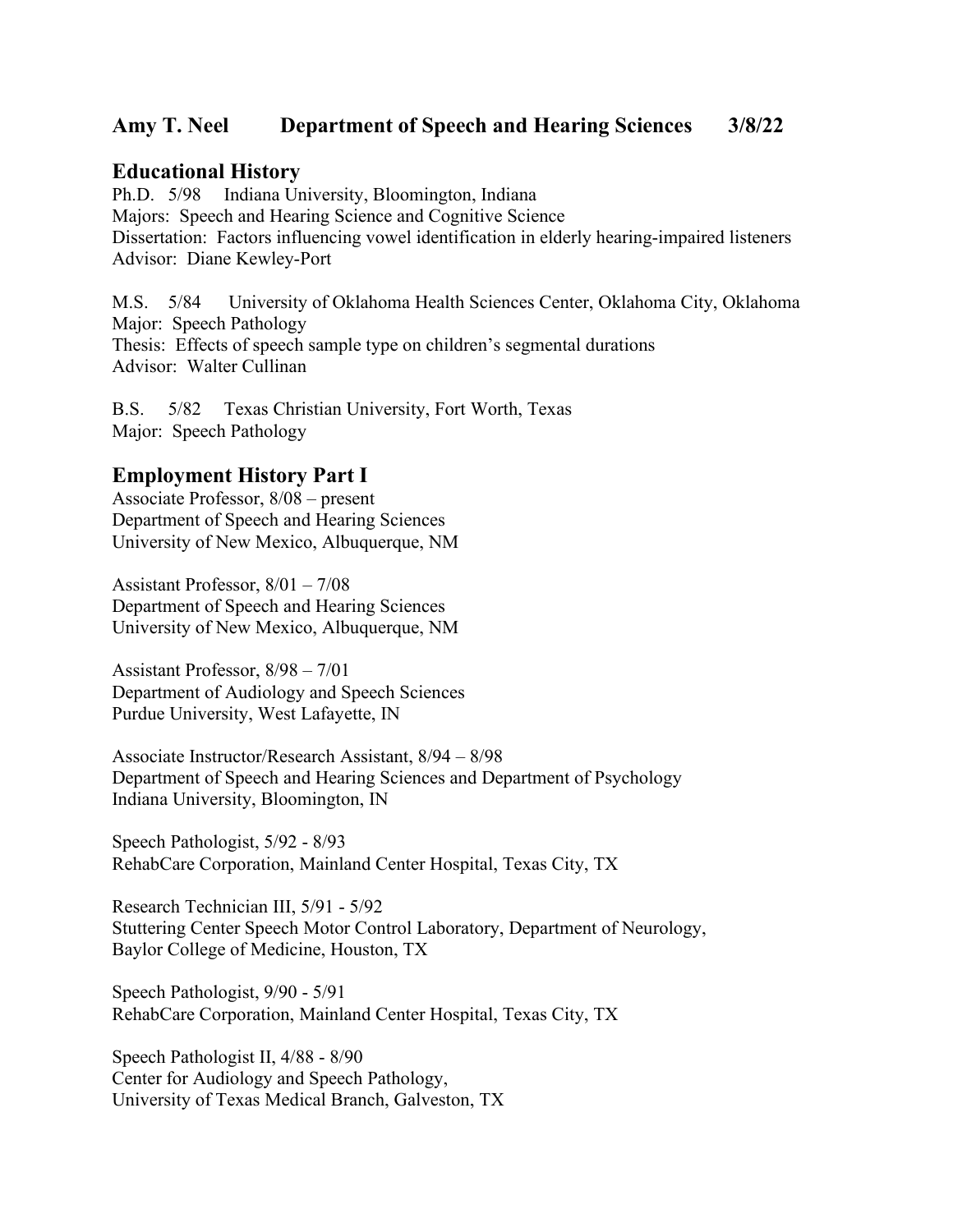Speech Pathologist I, 6/85 - 3/87 Center for Audiology and Speech Pathology University of Texas Medical Branch, Galveston, TX

Speech Pathologist, 5/84 - 5/85 Irwin Lehrhoff and Associates, Houston, TX

# **Employment History Part II**

Visiting Erskine Fellow, 7/18 – 10/18 Teaching fellow, University of Canterbury, Christchurch, New Zealand

Visiting Instructor, 6/05 – 8/05 Summer course instructor, Northern Arizona University, Flagstaff, AZ

# **Professional Recognition, Honors, Etc.**

UNM Teacher of the Year Award nominee, 2017, 2010, 2008, 2006 Department of Speech and Hearing Sciences Teacher of the Year Award, 2010 Gunter Starkey Teaching Award nominee, 2006 Young Investigator Travel Award, Committee on Women in Acoustics, Acoustical Society of America, 2000 NIH Predoctoral Training Grant Fellowship, Speech Research Laboratory, Department of Psychology, Indiana University, 1994 - 1995 Cognitive Science Summer Research Fellowship, Cognitive Science Program, Indiana University, 1994 Cognitive Science Fellowship, Cognitive Science Program, Indiana University, 1993 - 1994 Colin Munro MacLeod Research Fellowship, University of Oklahoma Health Sciences Center, Oklahoma Medical Research Foundation, 1982 - 1984 TCU Senior Scholar in Speech Pathology, Texas Christian University, 1982 Phi Beta Kappa, Delta of Texas Chapter, 1982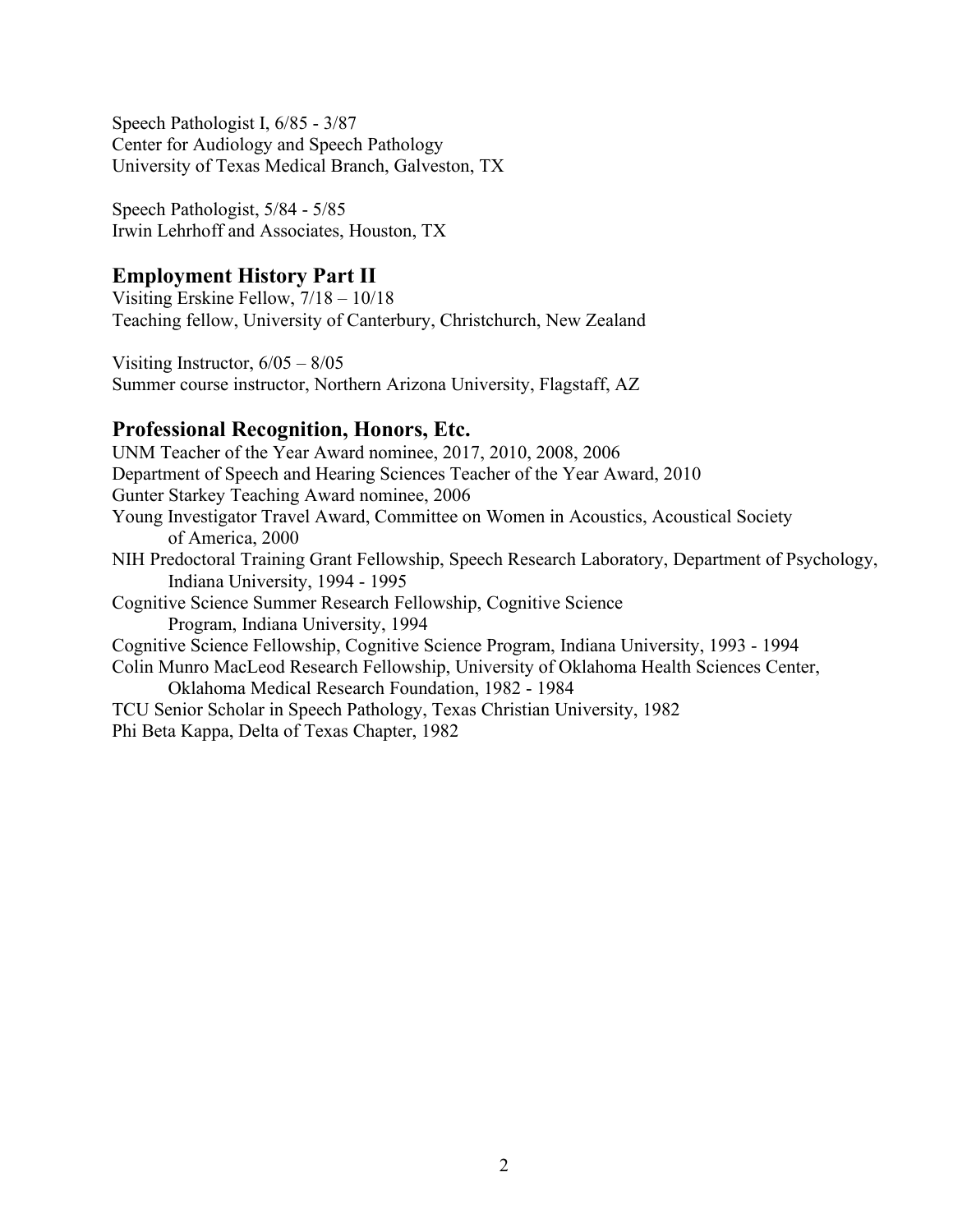#### **Short Narrative Description of Research, Teaching, and Service Interests**

As an applied speech scientist, I use perceptual, acoustic, and physiologic research techniques to better understand speech production and speech intelligibility in speakers with a variety of speech disorders and differences. One line of research has focused on the effect of muscle strength on speech production and swallowing in individuals with myopathic disorders. With my department colleague, Phyllis Palmer, I have measured orofacial weakness and its effects on speech and swallowing skills in oculopharyngeal muscular dystrophy (OPMD), a genetic progressive muscle disease that afflicts hundreds of Hispanic New Mexicans (Neel et al., 2015; Palmer et al., 2010; Neel et al., 2006). While loss of tongue strength had minimal impact on speech intelligibility in OPMD, we found that swallowing disorders are related to muscle weakness. We also determined that tongue strength is only weakly correlated with rapid production of speech in healthy adults (Neel & Palmer, 2012). This year, I have begun to study the effects of orofacial muscle weakness on speech production and swallowing on children and adults with Pompe disease, a genetic metabolic myopathy, with Harrison Jones at Duke University School of Medicine. This line of research is important because it facilitates diagnosis and treatment of rare disorders, and because it addresses the efficacy of tongue strengthening exercises in speech-language pathology, a frequent but often mistaken target for treatment of neuromuscular speech disorders.

A second line of research addresses the perceptual and acoustic correlates of speech intelligibility in individuals with Parkinson disease (PD). In investigating a popular speech treatment, I demonstrated that for most participants with PD, loud speech produced greater gains in speech intelligibility than amplification (Neel, 2009). My colleague Yi-Fang Chiu at St. Louis University and I are exploring associations among objective and subjective speech measures in PD, seeking to improve assessment of hypokinetic dysarthria in PD and to guide clinicians in choosing targets for communication intervention. Recently, we showed that listener ratings of ease of speech understanding, which are easy to obtain, predicted sentence transcription scores which are more time-consuming for researchers and clinicians to administer (Chiu & Neel, 2020). We have also found through perceptual and acoustic measures that poor voice quality may be more strongly associated with speech intelligibility deficits in PD than articulation impairments (Chiu, Loux, & Neel, 2020). In seeking to improve assessment of dysarthria in PD, we reported modest relations among subjective listener perceptual ratings of speech (i.e., articulation, phonation, resonance balance, prosody) and objective acoustic measures such as cepstral peak prominence and second formant transitions in vowels (Chiu, Neel, & Loux, 2021). We are currently studying which speech sound errors perceived by listeners are most detrimental to speech intelligibility in noise for speakers with PD.

In collaboration with the Professional Fighters Brain Health Study, headed by Charles Bernick at the Cleveland Clinic Lou Ruvo Center for Brain Health, department colleague Jessica Richardson and I are seeking speech and language biomarkers for early identification of progressive neurological disorders associated with repeated head injury (RHI) in professional fighters. In a recently completed master's thesis (Krasilshchikova, 2020), we found that boxers and mixed martial artists had slower rates of speech and exhibited more pauses and disfluencies while reading a passage aloud than healthy controls. A current master's thesis project focuses on describing speech characteristics associated with RHI using listener perceptual ratings of articulatory precision, voice quality, nasality, prosody, fluency, and ease of understanding. Future planned projects include the assessment of rate and consistency of rapid syllable repetitions as an early biomarker and the correlation of speech measures with imaging data to better understand the neurologic underpinnings of speech deficits associated with RHI.

My teaching interests center on basic science education to prepare undergraduate Speech and Hearing Science students for clinical coursework and practice. I teach Introduction to Phonetics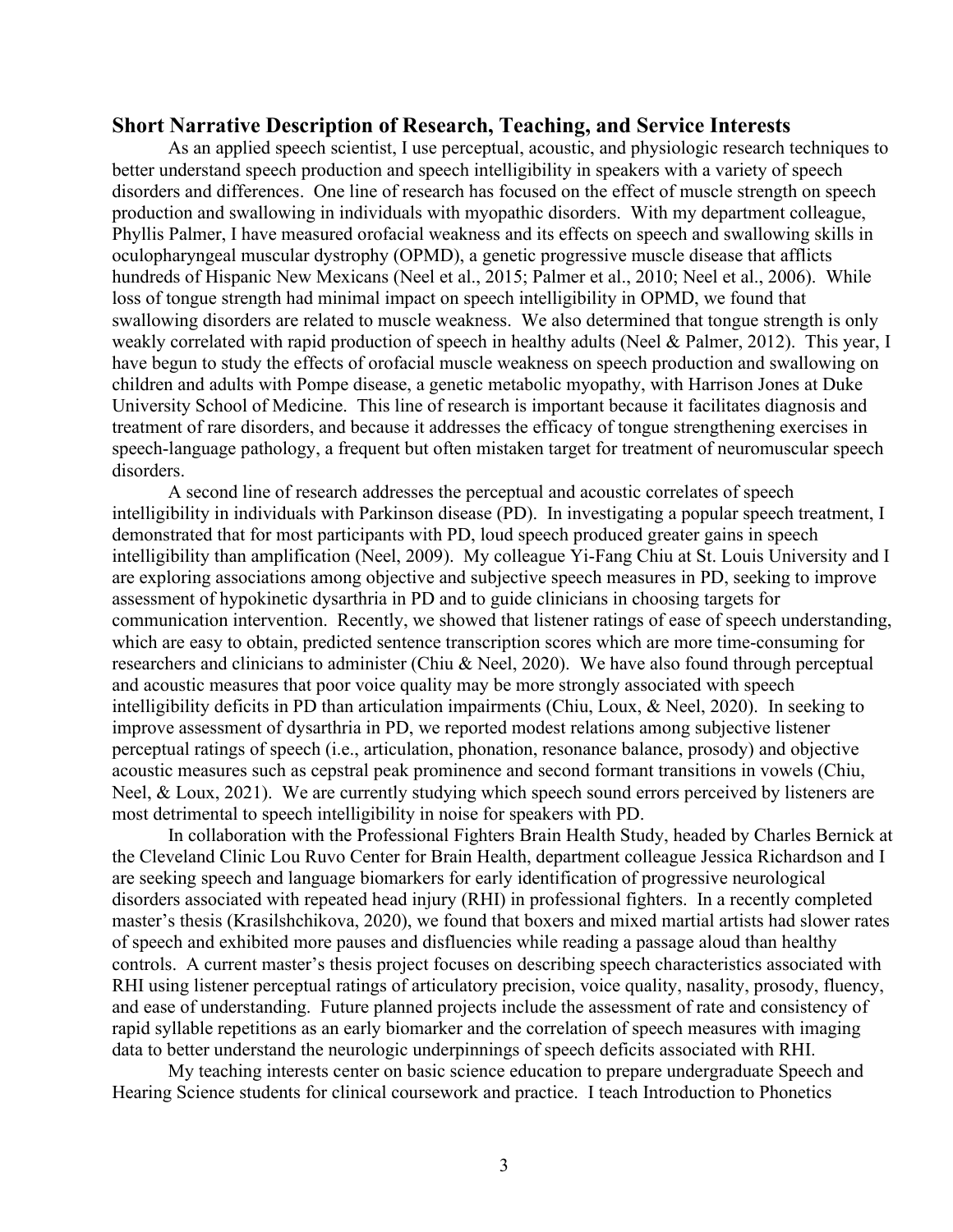(SHS/LING 303), where students learn how speech sounds are produced and perceived, how dialect and accent affect speech sound production and perception, and how to transcribe spoken utterances using the International Phonetic Alphabet. I also teach Introduction to Communication Sciences (SHS 330), in which students learn about the physics of sound and acoustics of normal speech as well as acoustic and physiologic techniques for assessing and treating speech disorders. At the graduate level, I teach Motor Speech Disorders (SHS 531), in which students learn how to assess and treat speech deficits associated with neuromuscular disorders such as Parkinson disease, amyotrophic lateral sclerosis, stroke, and traumatic brain injury. Because my teaching portfolio aligns well with my research interests, I am able to demonstrate the relation between academic and clinical aspects of the field for my students. My work in teaching goes beyond UNM classrooms. As Coordinator of the American Speech-Language-Hearing Association Special Interest Group 19 for Speech Science, I have organized and presented online seminars to improve speech science pedagogy including "Teaching Cultural Competence in Speech Science Courses" and "Overcoming Challenges in Teaching Speech Science Online." I have published two recent articles on teaching speech science, one reviewing how to promote cultural competence in the classroom using characteristics of speech related to culture and language (Neel, 2021) and one on using Slinky toys to facilitate active learning of acoustic concepts (Neel, 2018). In 2018, I taught a course on Motor Speech Disorders at the University of Canterbury in Christchurch, New Zealand as an invited Visiting Erskine Fellow. I work on improving my pedagogy skills every year. This summer, I completed the Center for Teaching and Learning Course Design Institute to enhance my online course offerings during the pandemic. For the last two semesters, I have been an Exploratory Fellow in the Student Experience Project at UNM, working to improve engagement in my basic science courses for undergraduate students.

Regarding national service for my profession, I served as Associate Editor for Speech for the Journal of Speech, Language, and Hearing Research from 2014 through 2016. Currently, I am serving a three-year term as Coordinator of ASHA SIG 19, the special interest group for speech science. As Coordinator, I maintain an online community for more than 500 affiliates, I organize and present professional development opportunities on speech science research, clinical practice, and teaching, and I collaborate with an editorial board to publish speech science articles in the journal "Perspectives of the ASHA Special Interest Groups."

I have also been extensively involved in university service at UNM. I served as Faculty Athletics Representative to the NCAA for more than five years. In recent years I have also served as President of the Faculty Senate, Chair of the Faculty Senate Undergraduate Committee, and Chair of the Faculty Senate Academic Council. I have been involved in numerous university committees focused on student success including the First Year Steering Committee, Provost's Committee on Academic Success, and the LoboAchieve Steering Committee. Currently, I am a member of the UNM Basic Needs Security Research project, investigating food and housing insecurity on the UNM campus and working with campus partners to alleviate basic needs insecurity. My primary service for the department has involved chairing the curriculum committee, providing undergraduate advising and mentoring, chairing the comprehensive examination committee for several years, and serving on the Ph.D. proposal committee. As a long-serving faculty member in my department, I work to increase the diversity of our student population through mentorship of undergraduate research volunteers in my lab and by advocating change in the policies and curriculum of our department.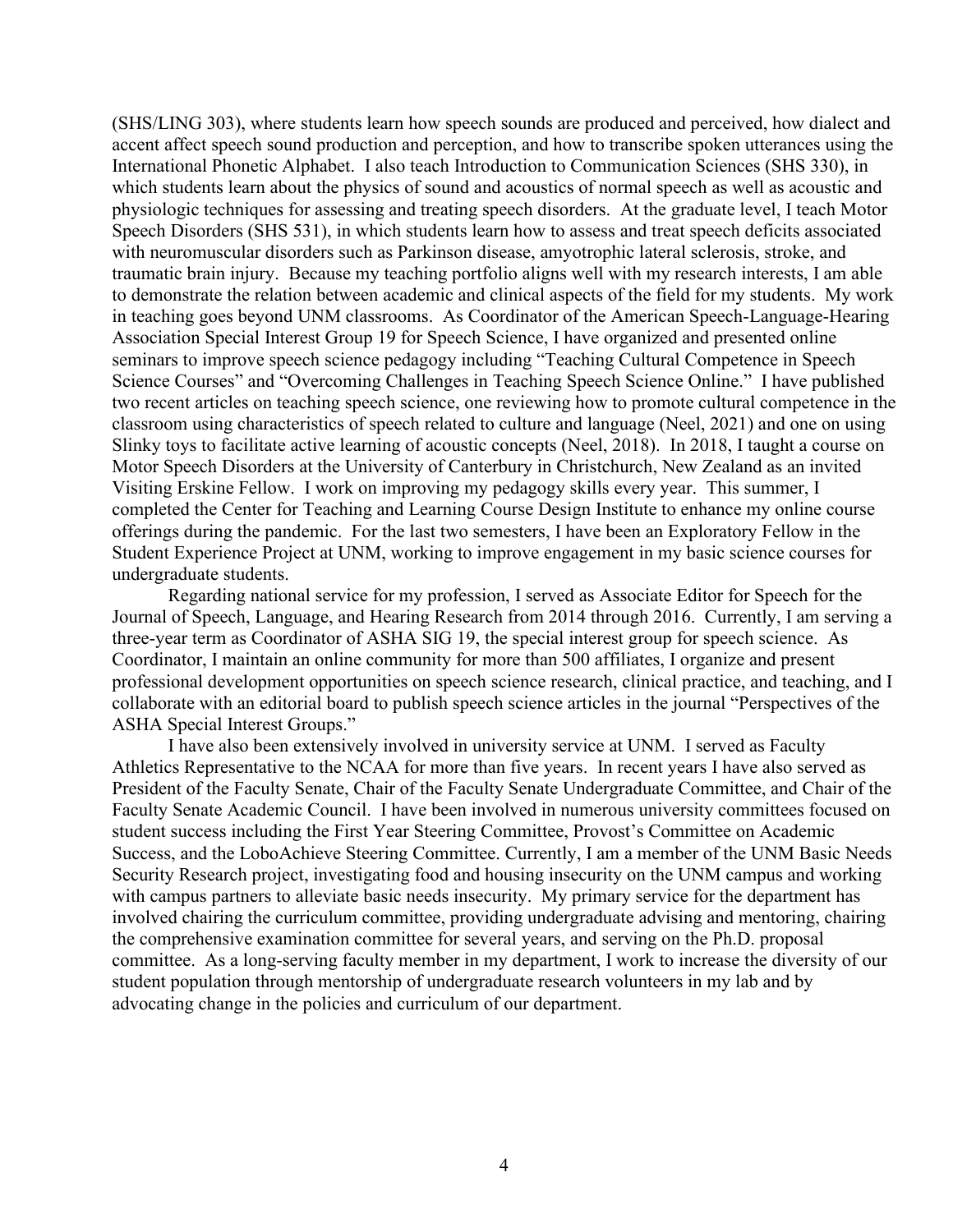## **Scholarly Achievements**

## **Articles Published in Refereed Journals**

- Crisp, K., **Neel, A.**, Amarasekara, S., Marcus, J., Nichting, G., Korlimarla, A., Kishnani, K., & Jones, H. (2021). Assessment of dysphonia in children with Pompe disease using auditory-perceptual and acoustic/physiologic methods. *Journal of Clinical Medicine, 10*, 3617.
- Chiu, Y. F., **Neel, A.**, & Loux, T. (2021). Exploring the acoustic perceptual relationship of speech in Parkinson's disease. *Journal of Speech, Language, and Hearing Research, 64*, 1560-1570.
- **Neel, A.** (2021). Promoting cultural and linguistic competence in speech science courses. *Perspectives of the ASHA Special Interest Groups, 6*, 207-213.
- Chiu, Y. F., **Neel, A.**, & Loux, T. (2020). Acoustic characteristics in relation to intelligibility reduction in noise for speakers with Parkinson's disease. *Clinical Linguistics & Phonetics, 35*, 222-236.
- Chiu, Y.F. & **Neel, A.** (2020). Predicting intelligibility deficits in Parkinson's Disease with perceptual speech ratings. *Journal of Speech, Language, and Hearing Research*, 63, 433-443.
- **Neel, A. (2018).** Slinky speech science, *Perspectives of the ASHA Special Interest Groups 3 (19)*, 4- 7.
- Hamooni, H., Abdullah M., and **Neel, A**. (2015). Phoneme sequence recognition via DTW-based classification." *Knowledge and Information Systems*, 1-23.
- **Neel, A.,** Boyd, E., Corral, M., & Sanchez, D. (Commentary authors) (2015). Randomized variable practice appears to be effective in the acquisition and generalization of speech sounds in childhood apraxia of speech. *Evidence-Based Communication Assessment and Intervention*, *9*, 57-60.
- **Neel, A.**, Palmer, P., Sprouls, G., & Morrison, L. (2015). Muscle weakness and speech in oculopharyngeal muscular dystrophy. *Journal of Speech, Language, and Hearing Research, 58,* 1-12*.*
- **Neel, A.**, & Palmer, P. (2012). Is tongue strength an important influence on rate of articulation in diadochokinetic and reading tasks? *Journal of Speech, Language, and Hearing Research*, *55*, 235-246.
- **Neel, A.** (2010). Using acoustic phonetics in clinical practice. *Perspectives on Speech Science and Orofacial Disorders*, 20, 14 - 24.
- Palmer, P., **Neel, A.**, Sprouls, G., & Morrison, L. (2010). Swallow characteristics in patients with oculopharyngeal muscular dystrophy, *Journal of Speech, Language, and Hearing Research, 53*, 1567-1578.

**Neel, A.** (2009). Effect of loud and amplified speech on sentence and word intelligibility in Parkinson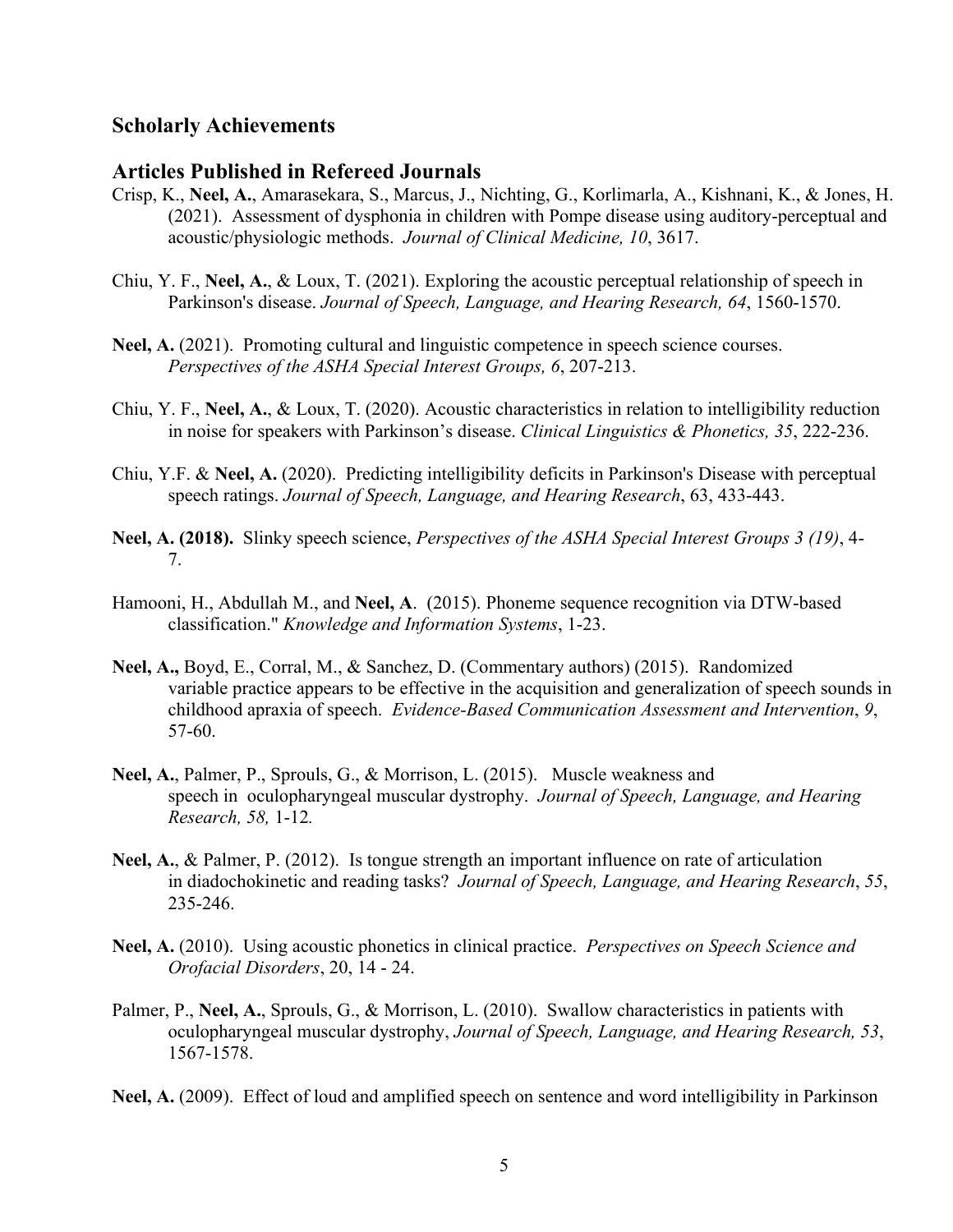Disease, *Journal of Speech, Language, and Hearing Research, 52, 1021-1033.* 

- **Neel, A.,** Palmer, P., & Gass, C. (2008). Can IOPI be used to measure tongue pressure for speech sounds? *, Journal of Medical Speech-Language Pathology, 16*, 235-241.
- **Neel, A.** (2008). Vowel space characteristics and vowel identification accuracy. *Journal of Speech, Language, and Hearing Research, 51*, 574-585.
- **Neel, A.**, Palmer, P., Sprouls, G., & Morrison, L. (2006). Tongue strength and speech intelligibility in oculopharyngeal muscular dystrophy. *Journal of Medical Speech-Language Pathology*, 14, 273 – 277.
- Palmer, P., & **Neel, A.** (2006). Oculopharyngeal muscular dystrophy. *Perspectives on Neurophysiology and Neurogenic Speech and Language Disorders*, 16, 17 – 21.
- Palmer, P., McCulloch, T., Jaffe, D., & **Neel, A**. (2005). Effects of a sour bolus on the intramuscular electromyographic activity of muscles in the submental region, *Dysphagia*, *20*, 210-217.
- **Neel, A.** (2004). Formant detail needed for vowel identification. *Acoustics Research Letters Online*, *5*,  $125 - 131$ .
- Kewley-Port, D., Li, X., Zheng, Y., and **Neel, A**. (1996). Fundamental frequency effects on thresholds for vowel formant discrimination. *Journal of the Acoustical Society of America, 100*, 2562-2570.
- Viswanath, N.S. & **Neel, A.** (1995). Part-word repetitions by persons who stutter: Fragment type and their articulatory processes. *Journal of Speech and Hearing Research*, 38, 740 – 750.
- **Beardsley, A.N. & Cullinan, W. (1987).** Speech sample type and children's segmental durations. *Journal of Phonetics*, 15, 29 - 38.

#### **Articles Appearing in Chapters in Edited Volumes**

- Kewley-Port, D. & **Neel, A.** (2006). Perception of dynamic properties of speech: Peripheral and central processes. In S. Greenberg and W. Ainsworth (Eds.) *Listening to Speech: An Auditory Perspective* (pp. 49 – 61). Mahwah, N.J.: Lawrence Erlbaum Associates.
- Strunk, C., Calhoun, K., **Beardsley, A.N.**, & Gary, L. (1990). Communicative aspects of aging. In J.T. Johnson, A. Blitzer, R.H. Ossoff, & J.R. Thomas (Eds.). *Instructional Courses* (pp. 45 - 62). St. Louis: Mosby Year Book.

#### **Other Scholarly Works**

**Neel, A.** (2008). Book review of Preclinical Speech Science: Anatomy, Physiology, Acoustics, Perception. *Perspectives on Speech Science and Orofacial Disorders,* 18, 48 - 50.

Kewley-Port, D., & **Neel, A.** (1998). Relation between discrimination and identification of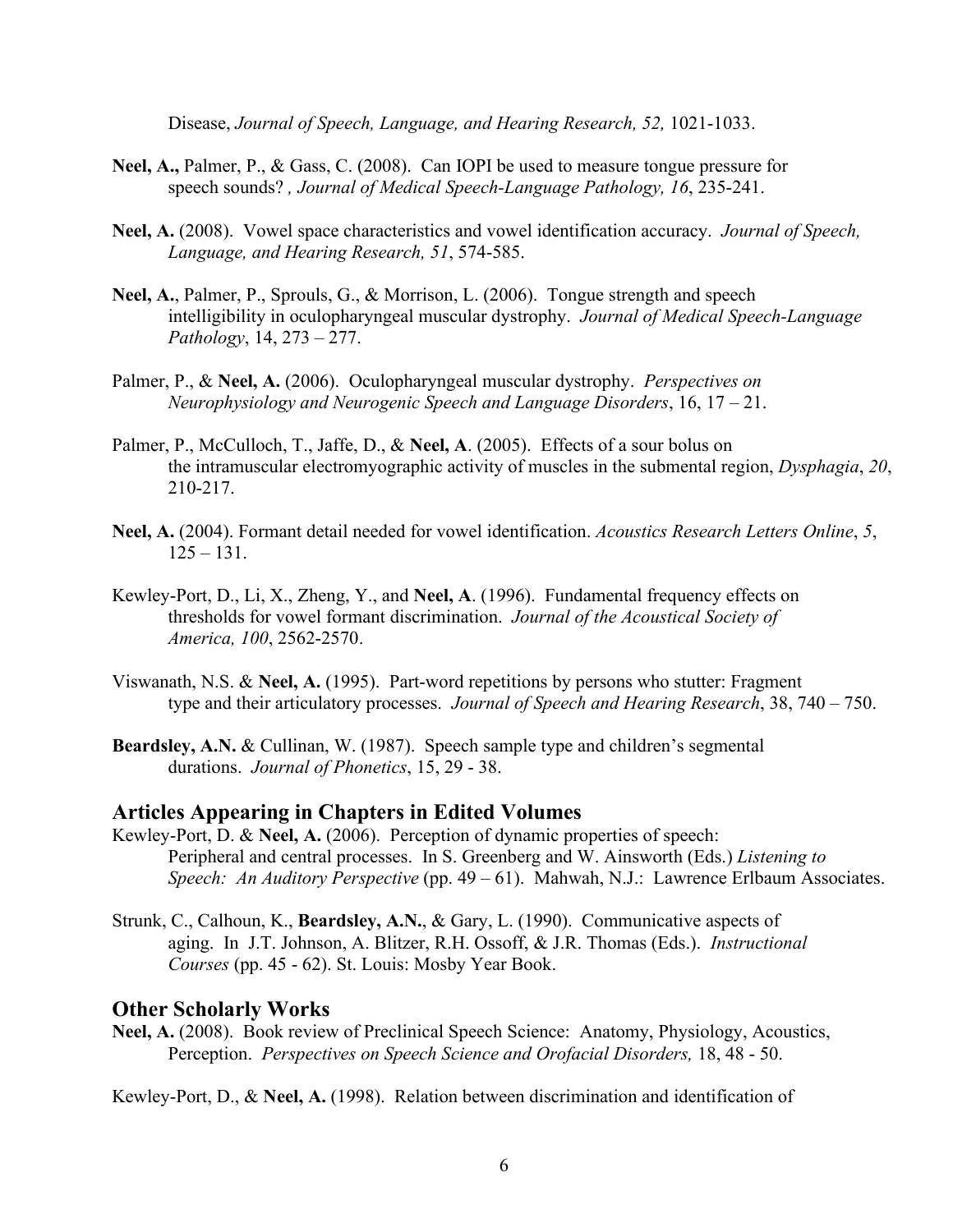English vowels. In *Proceedings of the 16<sup>th</sup> International Congress on Acoustics and the 1345th Meeting of the Acoustical Society of America* (pg. 2039 – 2040). New York: American Institute of Physics.

**Neel, A.**, Bradlow, A., & Pisoni, D. (1997) Intelligibility of normal speech II: Analysis of transcription errors. In *Research on Spoken Language Perception, Progress Report No. 21* (pg. 421 – 437). Bloomington, Indiana: Speech Research Laboratory, Indiana University.

#### **Works in Progress**

- **Neel, A.**, Mizusawa, C., Do, Q., & Arenas, R. (2021). Changes in the duration of disfluencies during adaptation. Manuscript under revision.
- **Neel, A.**, Kraskilshchikova, S., Richardson, J., Banks, S., Bennett, L., & Bernick, C. (2021). Articulation rate, pauses, and disfluencies in the speech of professional fighters. Manuscript under revision
- **Neel, A.**, Crisp, K., Kishnani, P., & Jones, H. (2022). Speech characteristics in children with Pompe disease. Manuscript in preparation.

#### **Invited or Refereed Abstracts and/or Presentations at Professional Meetings**

- Boucher, K**.,** Cargas, S., **Neel, A.**, & Levine, S. (2022, March). How faculty and staff can help campuses support students with basic needs insecurity. Talk presented at 2022 NASPA Conference (Student Affairs Administrators in Higher Education), Baltimore, MD.
- **Neel, A.,** Richardson, J., DeSanctis, J., Bennett, L., Banks, S., & Bernick, C. (2022, March). Auditory-perceptual profiles of speech in professional fighters. Poster presented at Conference on Motor Speech, Charleston, SC.
- **Neel, A.,** Crisp K., Kishnani, P., & Jones, H. Tongue strength, articulation, and resonance in children with Pompe disease (2021, November). Talk presented at the American Speech-Language-Hearing Association Convention, Washington, DC.
- Richardson, J., Haley, K., **Neel, A.**, Meese, J., Castellano, N., DeSanctis, J., Coho, E., Cavanaugh, R., & Bennett, L. (2021, November). Fighting for Words: Word Information Measure in Professional Fighters. Digital poster presented at the American Speech-Language-Hearing Association Convention, Washington, DC.
- **Neel, A.** (2021, June).Using browser-based software to teach the acoustic theory of speech production. Lightning talk presented at the Acoustical Society of America Acoustics in Focus Virtual Meeting.
- **Neel, A.** & Cargas, S. (2021, February). What instructors need to know about basic needs insecurity. Invited talk presented at the Student Experience Project Winter Convening.

**Neel, A.,** Shaiman, S., Kisenwether, J., & Lewis, S. (2020, November). Teaching cultural competence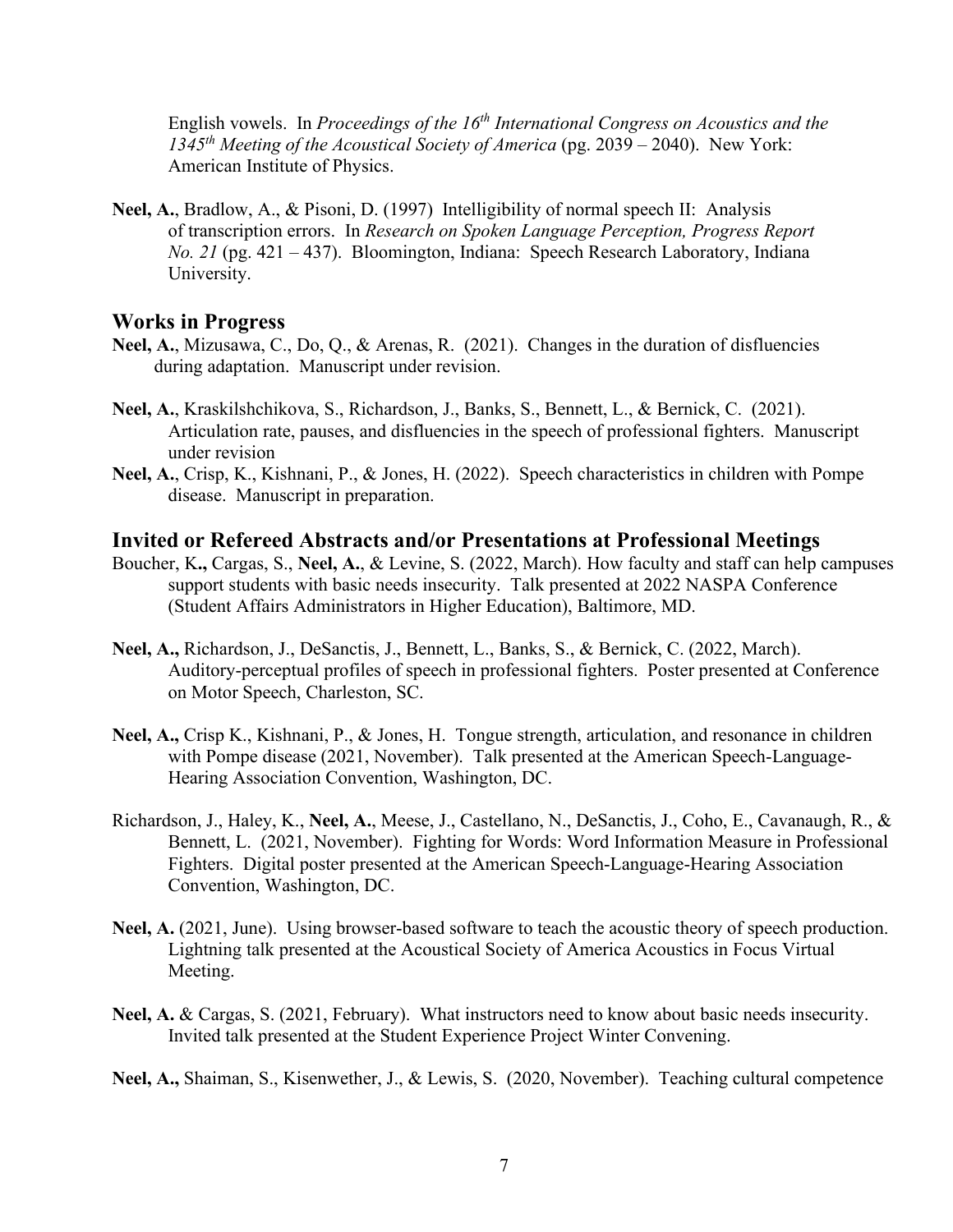in basic science courses. Invited webinar presented by ASHA SIG 19 (Special Interest Group for Speech Science).

- **Neel, A.** (2020, October). Speech biomarkers of repeated head injury in professional fighters. Invited talk presented at UNM Faculty Lightning Lounge.
- **Neel, A.**, Kleinow, J., Shaiman, S., Lewis, S., Kisenwether, J., & Dembowski, J. (2020, May). Overcoming challenges in teaching speech science online. Invited webinar presented by ASHA SIG 19 (Special Interest Group for Speech Science).
- **Neel, A.,** Krasilshchikova, S., Richardson, J., Arenas, R., Bennett, L., Banks, S., & Bernick, C. (2020, February). Speech rate, pausing, and disfluency associated with repeated head impacts in professional fighters. Poster presented at Conference on Motor Speech, Santa Barbara, CA.
- **Neel, A.** & Behrman, A. (2019, November). Perceptual & acoustic analysis of Spanish-Accented English vowels. Poster presented at the American Speech-Language-Hearing Association Convention, Orlando, FL.
- Finan, D., Arenas, R., **Neel, A.**, & Tasko, S. (2019, November). Unleashing the power of Praat analysis: An introduction to scripting. Poster presented at the American Speech-Language-Hearing Association Convention, Orlando, FL.
- Hitchcock, E., Cabbage, K., & **Neel, A.** (2019, November). Biofeedback for childhood speech disorders: Practical information for clinicians. Invited webinar presented by ASHA SIG 19 (Special Interest Group for Speech Science).
- **Neel, A.** (2018, October). Bigger and stronger is not necessarily better for speech. Invited talk presented at the New Zealand Institute for Language, Brain, and Behavior, Christchurch, New Zealand.
- **Neel, A.** (2018, September). Oculopharyngeal muscular dystrophy. Invited talk presented at the Rose Centre for Stroke Recovery and Research, Christchurch, New Zealand.
- **Neel, A.**, & Behrman, A. (2017, December). Accent management: Focus on comprehensibility. Invited webinar presented by SpeechPathology.com.
- **Neel, A**., Lowell, S., & Byun, T. (2017, November). Acoustic technology for clinical assessment and treatment of speech and voice disorders: A hands-on workshop. Invited talk presented at the American Speech-Language-Hearing Association Convention, Los Angeles, CA.
- Behrman, A., & **Neel, A.** (2016, November). Accent management: Approaches, evidence, and outcomes. Talk presented at the American Speech-Language-Hearing Association Convention, Philadelphia, PA.
- Finan, D., Tasko, S., & **Neel, A.** (2016, November). Strengthening clinical preparation by integrating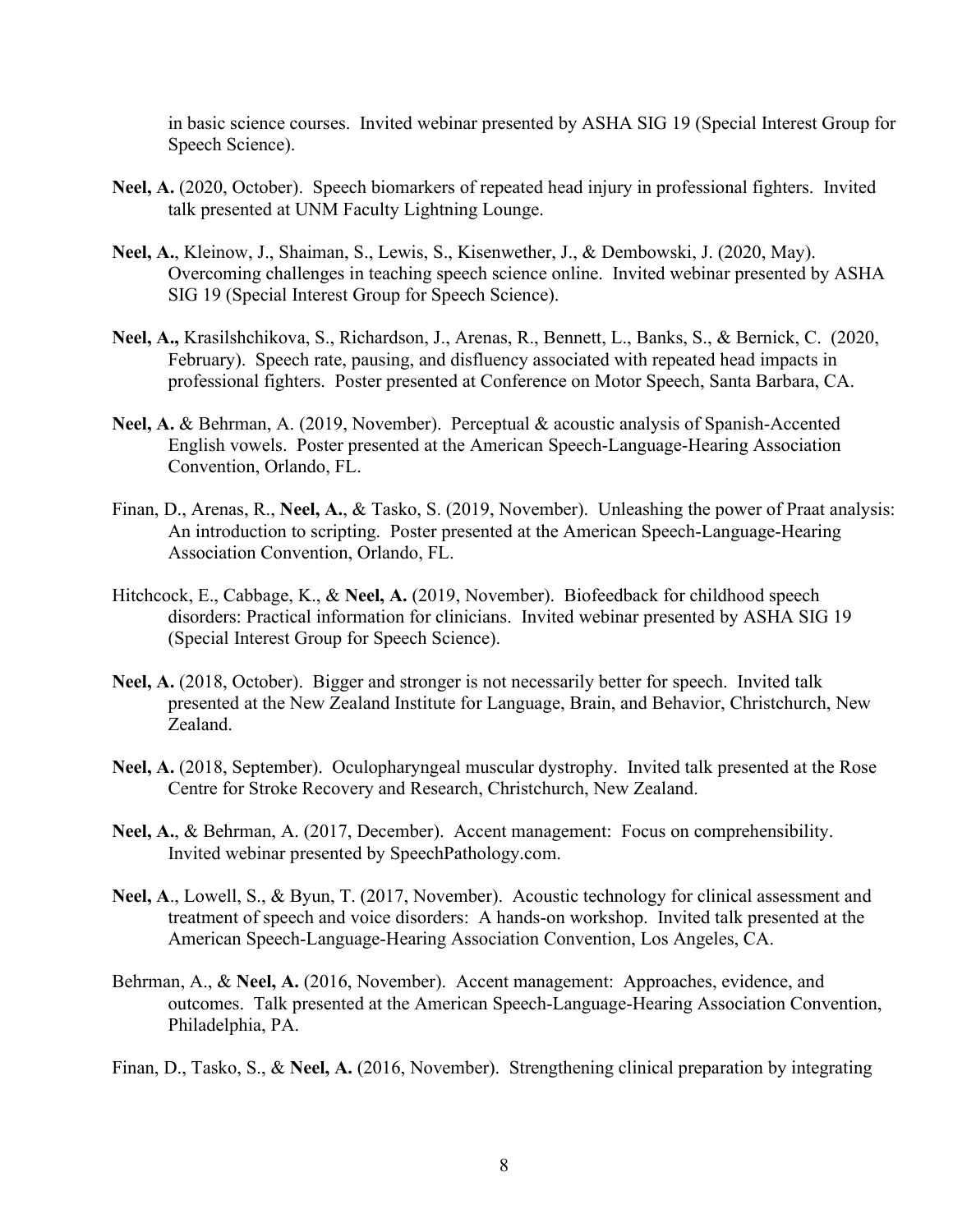speech science across the curriculum. Invited talk presented at the American Speech-Language-Hearing Association Convention, Philadelphia, PA.

- **Neel, A.** (2016, May). Listener profiles for dysarthric and accented speech. Invited talk presented at the Acoustical Society of America, Salt Lake City, UT.
- **Neel, A.** Arenas, R., & Misuzawa, C. (2016, March). Changes in disfluent speech with adaptation in stuttering. Poster presented at the Conference on Motor Speech, Newport Beach, CA.
- **Neel, A.**, Ruiz, Y., Precure, M., & Nieman, S. (2015, November). Listener profiles for loud and habitual speech in Parkinson disease. Technical research seminar presented at the American Speech-Language-Hearing Association Convention, Denver, CO.
- **Neel, A**., & Long, E. (2015, November). Listener profiles of accented English speech. Talk presented at the American Speech-Language-Hearing Association Convention.
- **Neel, A.** (2014, October). Vowels and intelligibility in dysarthric speech. Invited talk presented at the Acoustical Society of America, Indianapolis, IN.
- **Neel, A.** (2014, March). Explanatory test of speech intelligibility. Poster presented at the Conference on Motor Speech, Sarasota, FL.
- **Neel, A.,** & Do, Q. (2013, November). Adaptation revisited: An acoustic analysis of disfluencies in repeated readings. Poster presented at the American Speech-Language-Hearing Association Convention, Chicago, IL.
- Finan, D., Tasko, S., Dromey, C., Mandulak, K., & **Neel, A.** (2013, November). Speech science: Does anybody know how to teach this stuff? Seminar presented at the American Speech-Language-Hearing Association Convention, Chicago, IL.
- **Neel, A.** (2013, April). OPMD and Speech. Invited talk presented at the OPMD Patient and Family Conference sponsored by the Muscular Dystrophy Association, Albuquerque, NM.
- **Neel, A.,** & Palmer, P. (2012, March). The effect of weakness on speech and swallowing in oculopharyngeal muscular dystrophy. Poster presented at the Conference on Motor Speech, Santa Rosa, CA.
- Ewing-Buck, C., & **Neel, A.** (2010, November). Brief intelligibility rating scale. Talk presented at the American Speech-Language-Hearing Convention, Philadelphia, PA.
- **Neel, A.,** Palmer, P., Martin, B., & Cunnington, D. (2010, March). Diadochokinetic speech rates and tongue strength. Poster presented at the Conference on Motor Speech, Savannah, GA.
- **Neel, A.T.** & Ewing, C. S. (2009, May). Cross-dialect differences in vowel identification. Poster presented at the Acoustical Society of America, Portland, OR.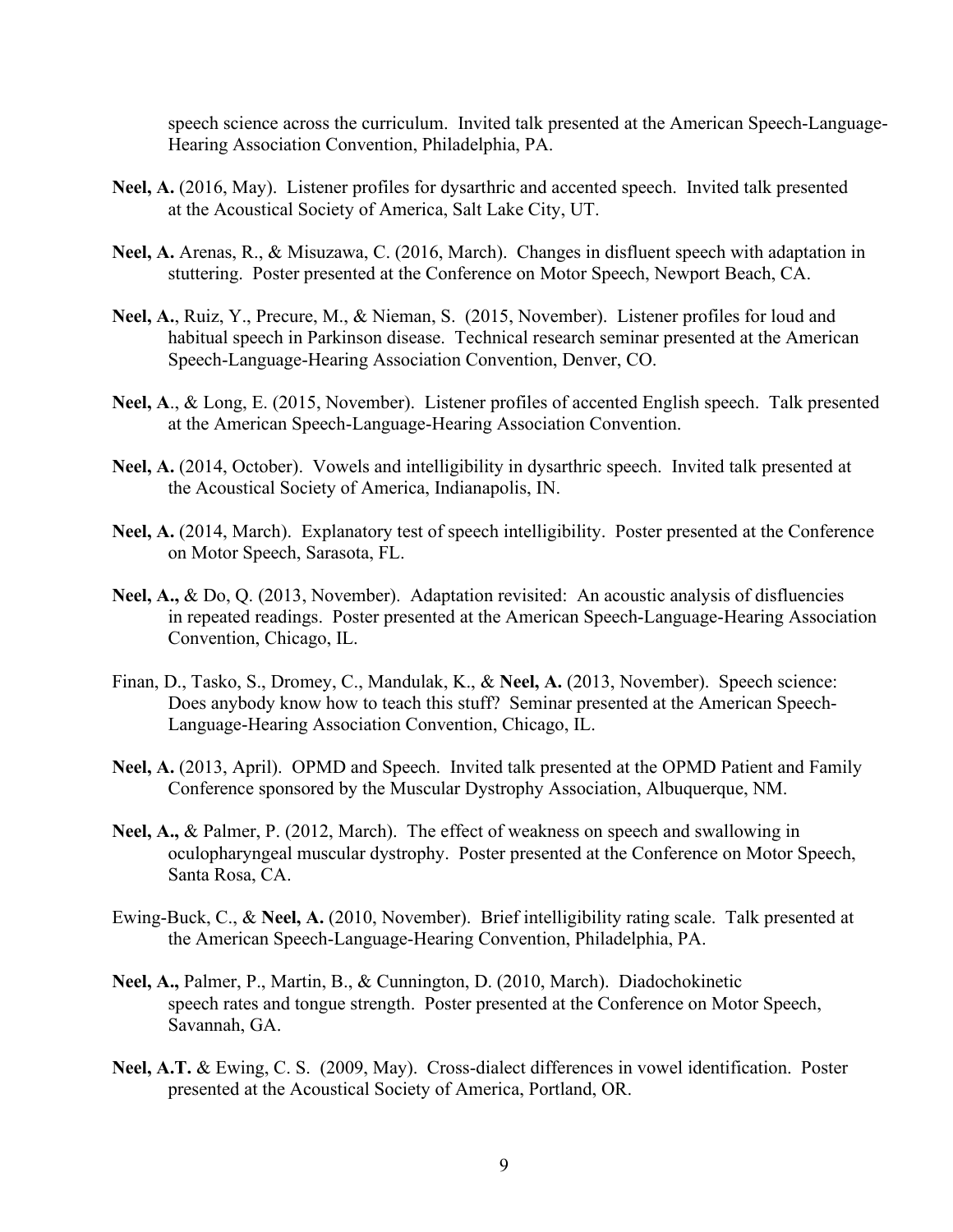- **Neel, A.T.,** Palmer, P.M., & Gass, C.A. (2008, April). Can IOPI be used to measure tongue pressure for speech sounds? Poster presented at the Conference on Motor Speech, Monterey, CA.
- **Neel, A.T.** (2007, November). Speech intelligibility and the vowel space: Normal speech. Invited talk presented at the Acoustical Society of America, New Orleans, LA.
- Palmer, P.M. & **Neel, A.T.** (2007, November). Speech and swallowing oculopharyngeal muscular dystrophy. Invited talk presented at the OPMD Family Conference sponsored by the Muscular Dystrophy Association, Albuquerque, NM.
- **Neel, A.T.** & Andruski, J.E. (2007). Vowel identification and vowel space characteristics. *Journal of the Acoustical Society of America, 121*, 3187.
- **Neel, A.T.** & Beveridge, A.C. (2006, November). Identification of loud- and habitual-level vowels in Parkinson disease. Poster presented at the American Speech-Language-Hearing Convention, Miami, FL.
- **Neel, A.T.**, Palmer, P., Sprouls, G., & Morrison, L. (2006, March) Tongue strength and speech in oculopharyngeal muscular dystrophy. Poster presented at the Conference on Motor Speech, Austin, TX.
- **Neel, A.T.** & Beveridge, A.C. (2005, November). Segmental errors in loud and habitual speech in Parkinson disease. Poster presented at the American Speech-Language-Hearing Association Convention, San Diego, CA.
- Palmer, P.M., **Neel, A.T**., Sprouls, G. S., Romero-Clark, C., & Morrison, L. (2005, November). Voice, speech, and swallowing characteristics in patients with oculopharyngeal muscular dystrophy. Poster presented at the American Speech-Language-Hearing Association Convention, San Diego, CA.
- Rout, A., Laflen, J.B., **Neel, A.T.**, Long, G.L., & Ricketts, T.A. (2005 September). The effect of spectral enhancement on speech perception. Presented at the Veterans Administration Biennial International Conference on Geriatric Audiology, Portland , OR .
- Palmer, P.M., **Neel, A.T**., & Romero-Clark, C. (2005, October). Speech and Swallowing in Oculopharyngeal Muscular Dystrophy. Invited talk presented at the OPMD Family Conference sponsored by the Muscular Dystrophy Association, Albuquerque, NM.
- **Neel, A.T.** (2004, November). Intelligibility of loud and amplified speech in Parkinson Disease. Poster presented at the American Speech-Language-Hearing Association Convention, Philadelphia, PA.
- Rogers, C. L., & **Neel, A.T.** (2003, November). Low-cost software for speech science teaching and research. Invited talk presented at the American Speech-Language-Hearing Association Convention, Chicago, IL.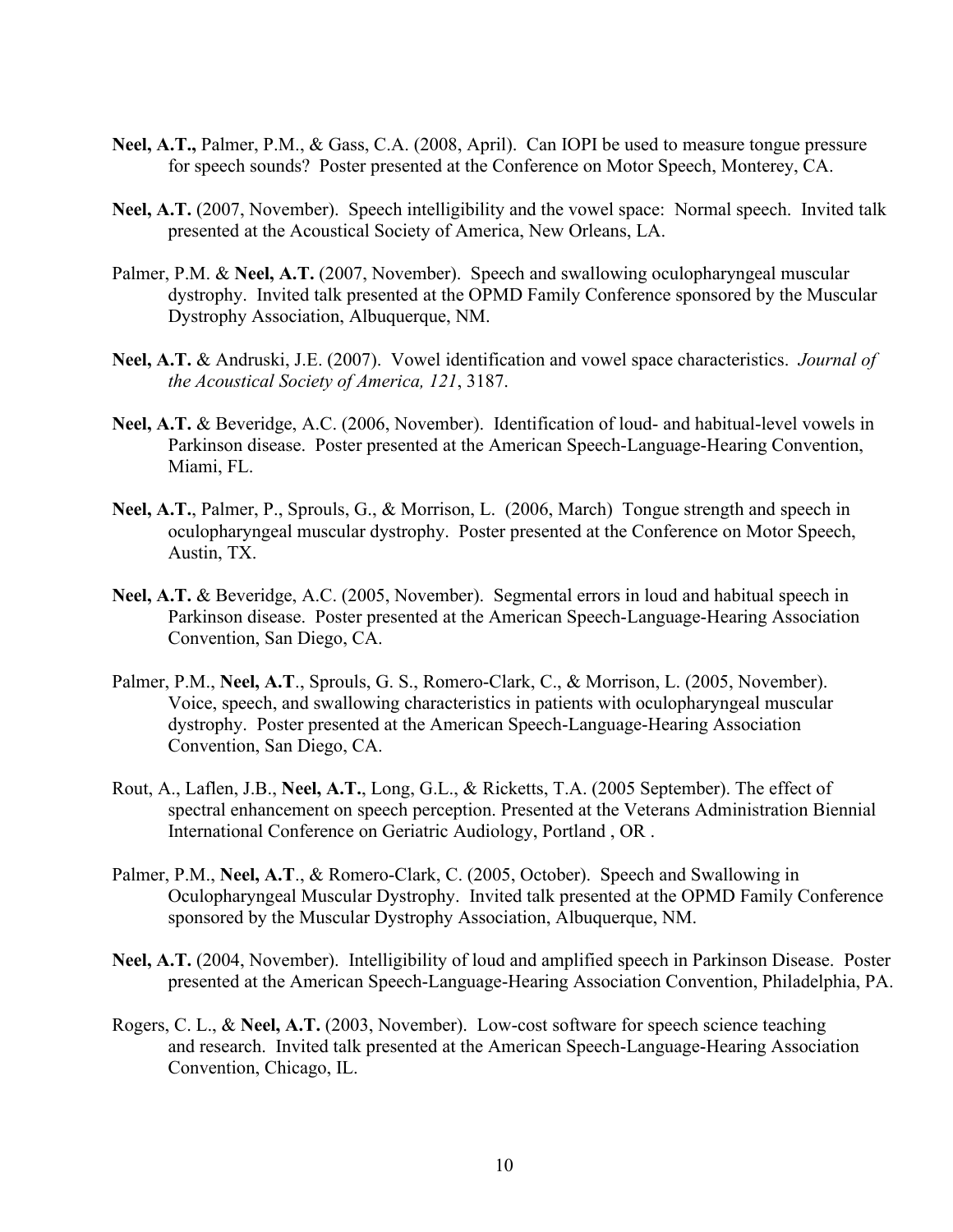- **Neel, A.T.** (2002, March). Speech perception, hearing impairment, and hearing aids. Invited talk presented at the 11<sup>th</sup> Annual Southwest Conference on Communicative Disorders, Albuquerque, NM.
- **Neel, A.T.,** Krishnan, A., & Collins, K. (2001). Use of formant movement detail in vowel identification. *Journal of the Acoustical Society of America, 109*, 10.
- Rout, A., Laflen, J.B., **Neel, A.T**., & Ricketts, T.A. (2000, August). Effects of spectral enhancement on the speech recognition performance of individuals with cochlear hearing loss. Talk presented at the International Hearing Aid Research Conference, Lake Tahoe, CA.
- **Neel, A.T.** & Rout, A. (2000). Phoneme recognition before and after hearing aid fitting. *Journal of the Acoustical Society of America*, *107*, 2886.
- **Neel, A.T.** (2000, March). Immediate and long-term hearing aid benefit: A phonetic analysis. Poster presented at the 12<sup>th</sup> Annual Convention of the American Academy of Audiology, Chicago, IL.
- **Neel, A.T.** (1999). Effects of talker differences on vowel identification. *Journal of the Acoustical Society of America*, 106, 2272.
- Kewley-Port, D. & **Neel, A.T.** (1998). Relation between discrimination and identification of English vowels. *Journal of the Acoustical Society of America*, 103, 2983.
- **Neel, A.T.** (1997). Factors affecting vowel identification in hearing-impaired listeners. *Journal of the Acoustical Society of America***,** 102, 3095*.*
- **Neel, A.T.**, & Kewley-Port, D. (1996). Dynamic cues in vowel identification: A training study. *Journal of the Acoustical Society of America*, 99, 2593.
- **Neel, A.T.** (1995). Intelligibility of normal talkers: Error analysis. *Journal of the Acoustical Society of America*, 98, 2982.
- **Neel, A.T.**, & Kewley-Port, D. (1994). Formant movement and duration cues in the identification of vowels. *Journal of the Acoustical Society of America*, 96, 32
- Kewley-Port, D., Li, X., Zheng, Y., & **Beardsley, A.** (1994). Fundamental frequency effects on thresholds for vowel formant discrimination. *Journal of the Acoustical Society of America*, 95, 2978*.*
- Viswanath, N.S., **Beardsley, A.N.**, & Rosenfield, D.B. (1992). Intergestural temporal coordination in stutterers under varying speaking conditions. *ASHA*, 34, No. 10, 155.
- Viswanath, N.S., & **Beardsley, A.N.** (1992). Resolution of part-word repetitions by stutterers: A temporal-spectral study. *Journal of the Acoustical Society of America*, 91, 2363.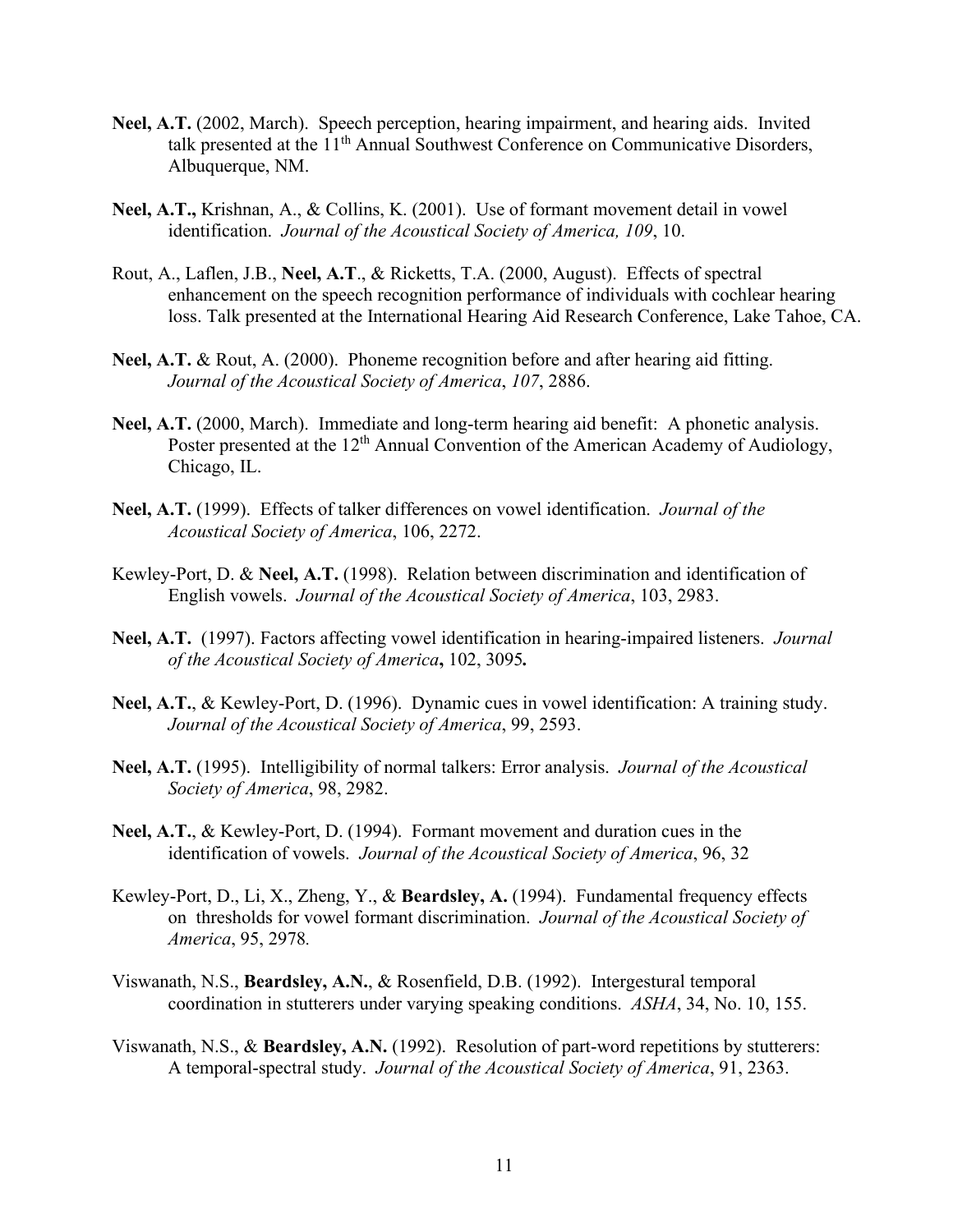**Beardsley, A.N.** & Cullinan, W.L. (1986). Effects of speech sample type on children's segmental durations. *ASHA*, 28, No. 10, 88.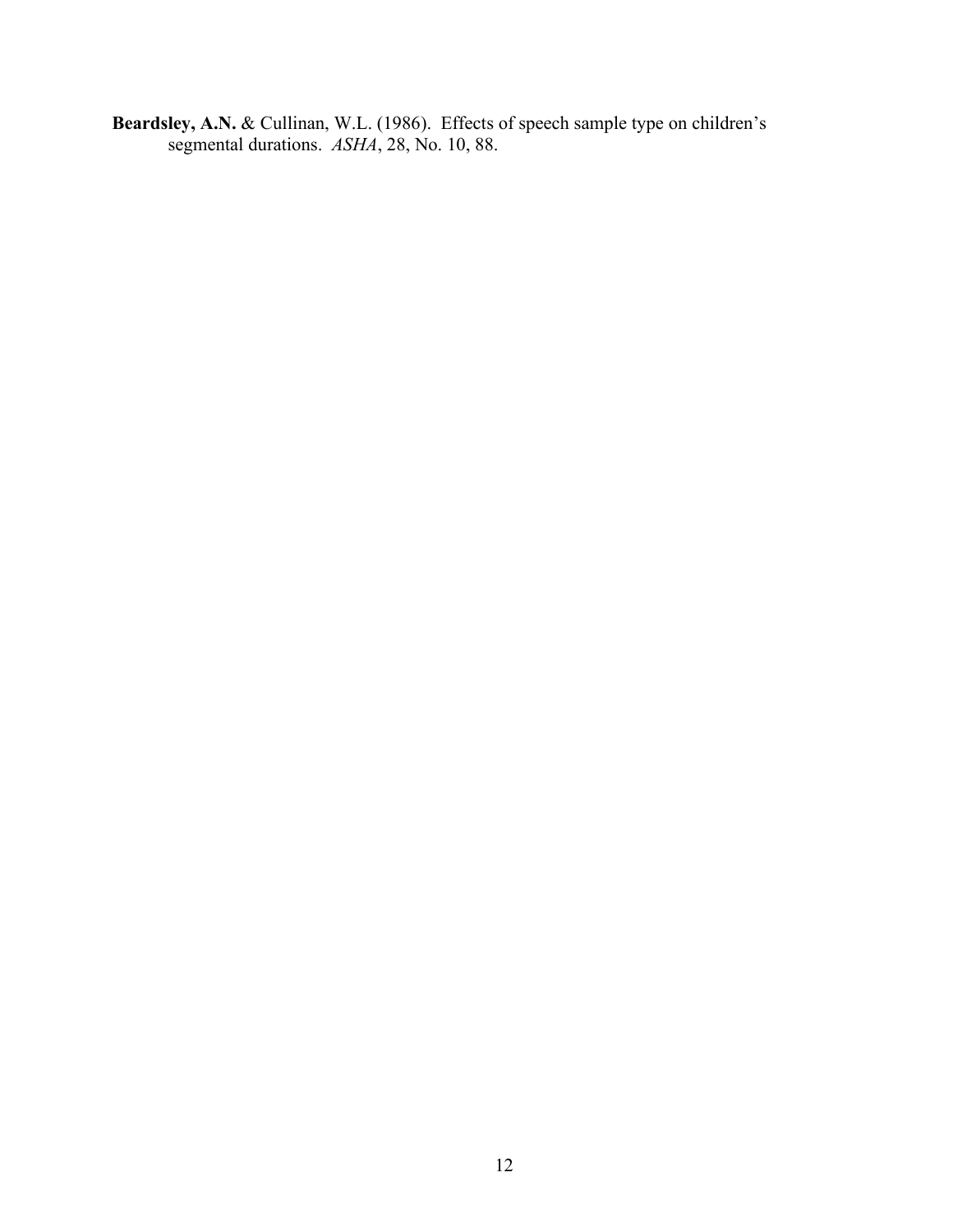# **Research**

# **Research Funding**

Genzyme Corporation Pompe Developmental Study (PI Kishnani, K., Duke University) Subcontract Neel, A. (PI)  $7/22 - 6/25$ , \$74,000

Speech and Language Biomarkers of Repeated Head Trauma in Professional Fighters Neel, A. (PI), Richardson, J. (co-PI) Women in STEM Research Seed Award, University of New Mexico  $8/18 - 8/19$ , \$15,000

The Clear Speech Benefit in Spanish-Accented Speakers of American English Behrman, A. (PI) Neel, A. (consultant) American Speech-Language-Hearing Research Foundation  $1/16 - 12/16$ , \$1500

Speech and Voice Characteristics of Oculopharyngeal Muscular Dystrophy Neel, A.T. (PI) Research Allocations Committee Small Grant, University of New Mexico 11/05 – 09/06, \$3700

Relation between Speech Intelligibility and Loudness in Treatment of Speech Disorders Related to Parkinson Disease Neel, A.T. (PI) Research Allocations Committee Small Grant, University of New Mexico

12/02 – 9/03, \$2580

The Use of Formant Movement in Vowel Identification Neel, A.T. (PI) 2000 Research Grant in Speech Science, American Speech-Language-Hearing Foundation/Acoustical Society of America  $1/01 - 12/01$ , \$5000

Speech Sound Recognition Training for New Hearing Aid Users Neel, A.T. (PI) Clifford Kinley Trust Award, Purdue University  $8/00 - 8/01$ , \$10,945

Speech Sound Recognition in Elderly First-Time Hearing Aid Users Neel, A.T. (PI) Gerontology Program Pilot Grant, Purdue University Gerontology Program  $5/00 - 4/01$ , \$6150

Evaluation of a Speech Recognition Based Noise Reduction Algorithm in Hearing Aid Related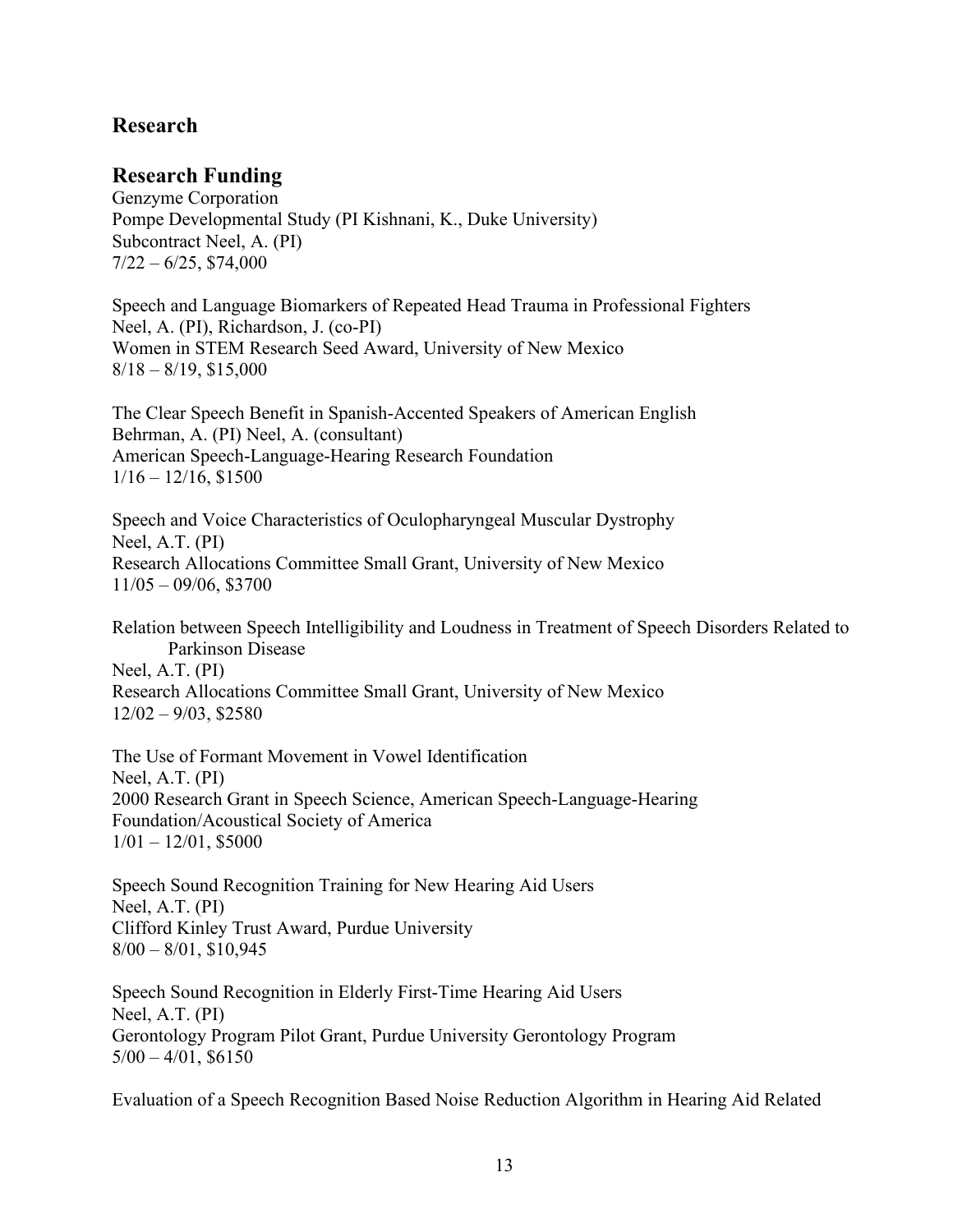Applications Neel, A.T. and Rout, A. (co-PIs) Purdue Research Foundation Research Grant 8/00 – 7/01, \$12,646

Phoneme Recognition Before and After Hearing Aid Fitting Neel, A.T. (PI) Purdue University School of Liberal Arts Faculty Incentive Grant  $1/00 - 12/00.$ \$540

Factors in Speech Understanding by Adult Hearing Aid Users Neel, A.T. (PI) Purdue Research Foundation Summer Research Grant 5/99 – 8/99, \$5000

#### **Research Funding (not awarded)**

Speech and Swallowing Disorders in late onset Pompe disease Jones, H. (PI), Neel, A. (co-PI) Amicus Investigator Initiated Program  $9/21 - 8/24$ , \$602,000 Concept proposal under review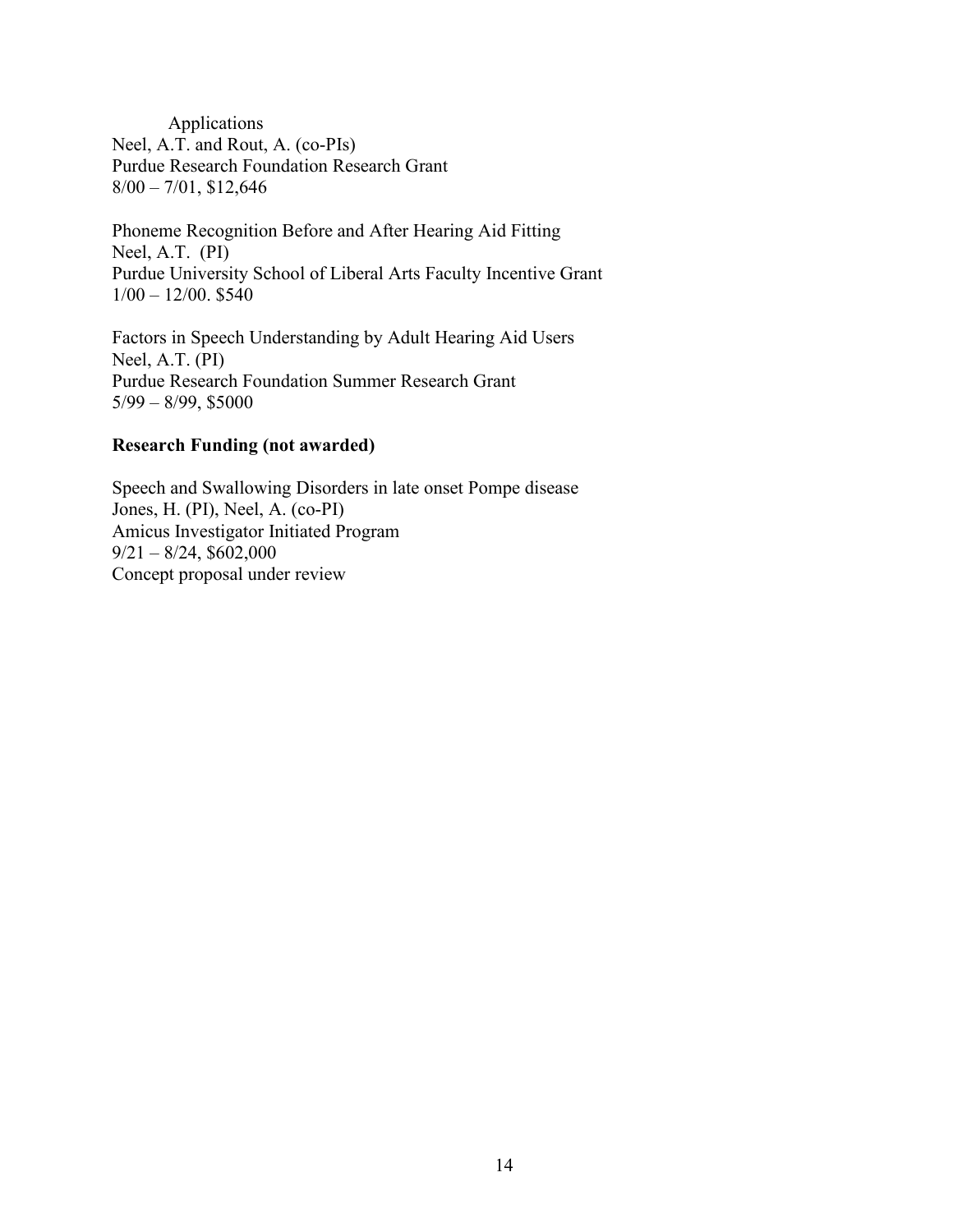# **Teaching**

# **Doctoral Advisement**

## **Committee Chair**

Ayaskanta Rout, "Evaluation of a Speech Recognition Based Noise Reduction Algorithm in Hearing Aid Related Applications", Purdue University, degree awarded 12/05, currently Associate Professor in the Department of Communication Sciences and Disorders at James Madison University, Harrisonburg, VA

## **Committee Member**

- Mitchell Sances, degree awarded 1/22, "Seeing is believing: The role of the visual stimulus in cognitive knowledge of sound structure," Department of Linguistics, University of New Mexico.
- Carl Tyler Johnson, degree awarded 9/17, "An examination of the relationship between acoustic measures of English prosody and holistic measures of English proficiency in extemporaneous speech of native Chinese speakers of English as a second language," Department of Applied Linguistics, Purdue University, West Lafayette, IN.
- Hossein Hamooni, degree awarded 5/17, "Distributed knowledge for diverse data," Department of Computer Science, University of New Mexico.
- Annalise Fletcher, degree awarded 9/16, "Predicting therapy outcomes in dysarthria through speech feature analysis," University of Canterbury, Christchurch, New Zealand.
- Paul Edmunds, degree awarded 10/09, "ESL speakers production of English lexical stress: The effect of variation in acoustic correlates on perceived intelligibility and nativeness," Department of Linguistics, University of New Mexico.

## **Masters Advisement**

#### **Committee Chair**

Sofiya Krasilshchikova, degree awarded 12/20, "Speech characteristics of professional fighters."

Sarah Nieman, degree awarded 7/18, "The effect of voice quality on vowel perception."

- Chloe Misuzawa, degree awarded 8/16, "Adaptation revisited: An acoustic analysis of repeated readings in adults who stutter."
- Cai Ewing Buck, degree awarded 8/10, "Reliability and agreement of a brief intelligibility rating Task."

## **Committee Member**

Amanda Ortiz-Alvarez, degree awarded 5/20, A phenomenological investigation of the contextual variability and anticipation of stuttering."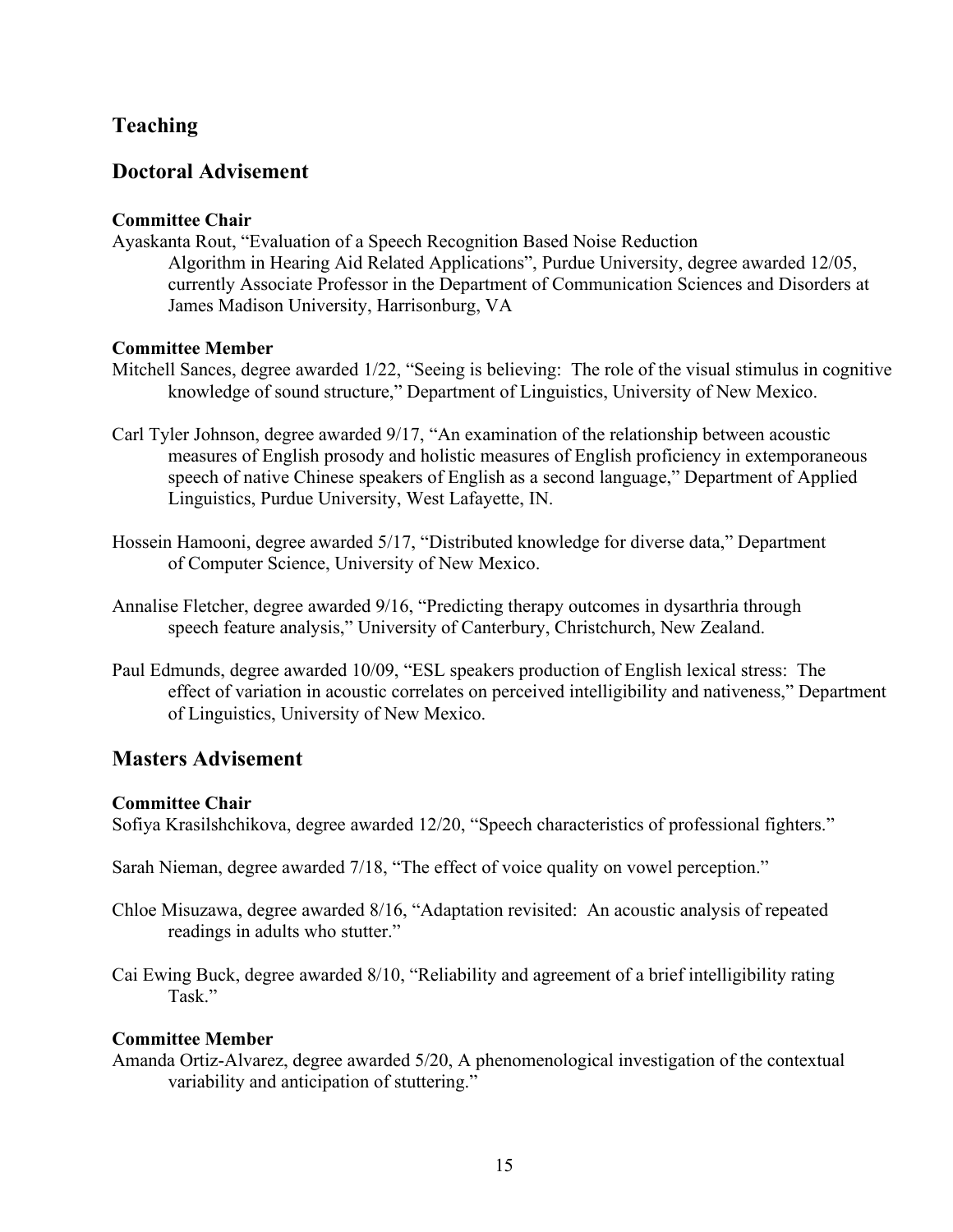- Christopher de la Cruz, degree awarded 8/16, "Hypernasal speech analysis via empirical mode decomposition and the Teager-Kaiser energy operator," Department of Electrical and Computer Engineering, University of New Mexico.
- Gwyneth Sprouls, degree awarded 12/08, "Effortful swallow in patients with oculopharyngeal muscular dystrophy."
- Maria Chisholm, degree awarded 5/08, "Effect of tongue piercing on tongue function and swallow pressure."
- Rachel Hines, degree awarded 5/03, "Book reading interactions of New Mexican mother-child dyads from middle SES backgrounds."

## **Bachelor's Honors Thesis Advisement**

Committee member for Linda Jaskolski, degree awarded 5/07

# **Undergraduate Student Mentoring:**

Amira Assed, 2016 – 2017, Ronald E. McNair Scholar Program Yaritza Ruiz, 2014 – 2016, Ronald E. McNair Scholar Program Quynh Do, 2012 – 2014, Ronald E. McNair Scholar Program, American Speech-Language-Hearing Association Minority Student Leadership Program Gwyneth Sprouls, 2005 – 2006, Council on Undergraduate Research Posters on the Hill Program, UNM PROFOUND Undergraduate Research program

# **Classroom Teaching**

#### **University of New Mexico**

| CHIVELOICY OF THEM INTERNEU |                                                                                                                             |
|-----------------------------|-----------------------------------------------------------------------------------------------------------------------------|
|                             | 2022, Spring Introduction to Phonetics, SHS/LING 303, $n = 44$<br>Introduction to Communication Sciences, SHS 330, $n = 45$ |
| 2021, Fall                  | Sabbatical leave, no courses taught                                                                                         |
| $2021$ , Spring             | Introduction to Phonetics, SHS/LING 303, $n = 37$<br>Introduction to Communication Sciences, SHS 330, $n = 24$              |
| 2020, Fall                  | Introduction to Communication Sciences, SHS 330, $n = 41$<br>Motor Speech Disorders, SHS $531$ , $n = 31$                   |
| $2020$ , Spring             | Introduction to Phonetics, SHS/LING 303, $n = 76$<br>Introduction to Communication Sciences, SHS 330, $n = 31$              |
| 2019, Fall                  | Introduction to Communication Sciences, SHS 330, $n = 28$<br>Motor Speech Disorders, SHS $531$ , $n = 29$                   |
| $2019$ , Spring             | Introduction to Phonetics, SHS/LING 303, $n = 59$<br>Introduction to Communication Sciences, $n = 85$                       |
| 2018, Fall                  | Motor Speech Disorders, SHS $531$ , $n = 29$                                                                                |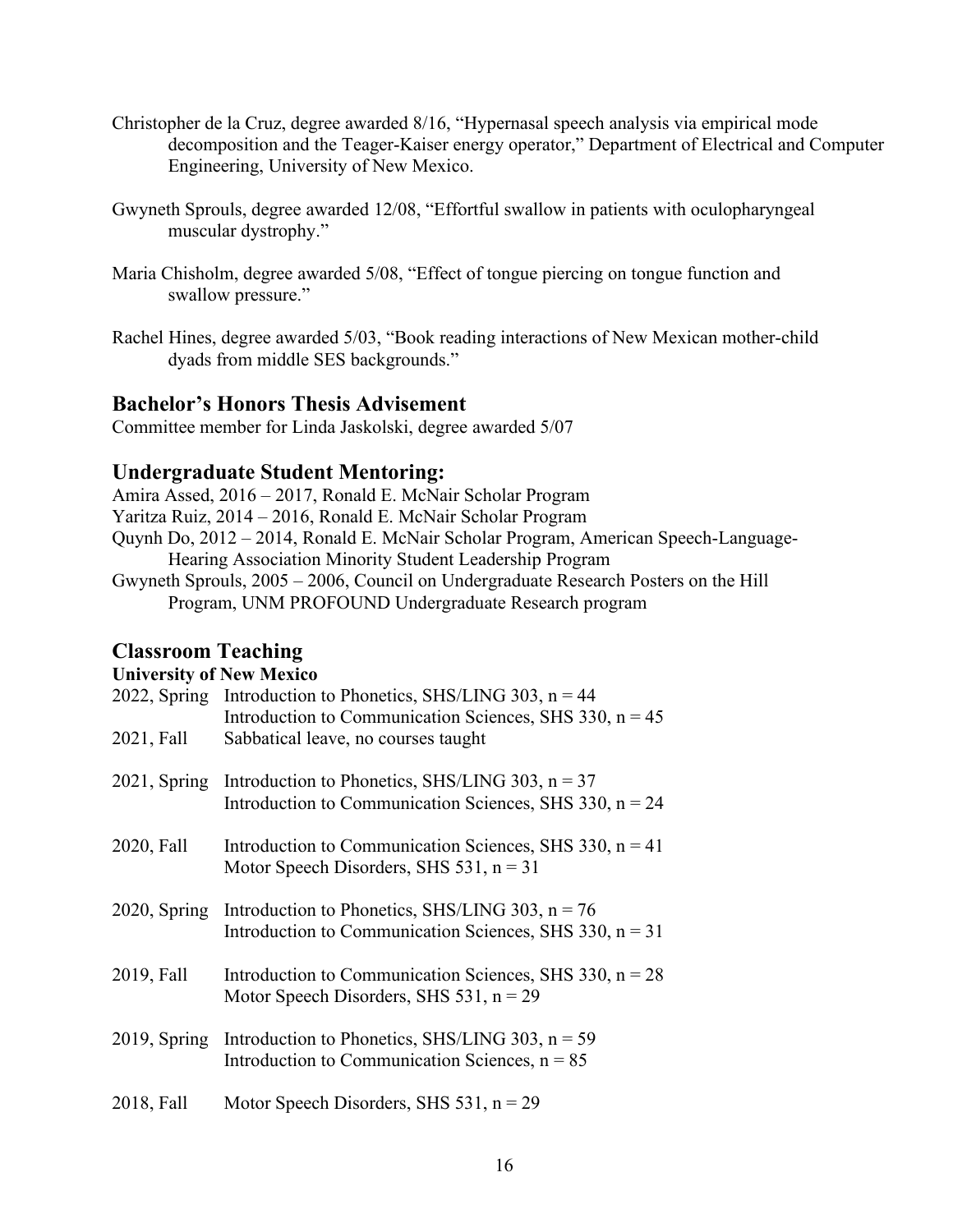|                 | 2018, Spring Introduction to Phonetics, SHS/LING 303, $n = 71$                                                                     |
|-----------------|------------------------------------------------------------------------------------------------------------------------------------|
| 2017, Fall      | Introduction to Communication Sciences, SHS 330, $n = 66$<br>Motor Speech Disorders, SHS $531$ , $n = 32$                          |
|                 | 2017, Spring Introduction to Phonetics, SHS 303, $n = 63$                                                                          |
| 2016, Fall      | Introduction to Communication Sciences, SHS 330, $n = 80$<br>Motor Speech Disorders, SHS $531$ , $n = 26$                          |
|                 | 2016, Spring Introduction to Phonetics, SHS/LING 303, $n = 57$                                                                     |
| 2015, Fall      | Introduction to Communication Sciences, SHS 330, $n = 82$<br>Motor Speech Disorders, SHS $531$ , $n = 15$                          |
|                 | 2015, Spring Anatomy and Physiology of Human Communication, SHS 310, $n = 69$                                                      |
| 2014, Fall      | Sabbatical Leave, no courses taught                                                                                                |
|                 | 2014, Spring Introduction to Phonetics, SHS/LING 303, $n = 70$                                                                     |
| 2013, Fall      | Introduction to Communication Sciences, SHS 330, $n = 75$<br>Neural Bases of Communication, SHS 450, $n = 61$                      |
|                 | 2013, Spring Introduction to Phonetics, SHS/LING 303, $n = 77$                                                                     |
| 2012, Fall      | Motor Speech Disorders and Stuttering, SHS $531$ , $n = 18$                                                                        |
|                 | 2012, Spring Anatomy and Physiology of Human Communication, SHS 310, $n = 74$<br>Introduction to Phonetics, SHS/Ling 303, $n = 72$ |
| 2011, Fall      | Introduction to Communication Sciences, SHS 330, $n = 50$<br>Motor Speech Disorders and Stuttering, SHS $531$ , $n = 14$           |
| $2011$ , Spring | Anatomy and Physiology of Human Communication, SHS 310, $n = 78$<br>Introduction to Phonetics, SHS/Ling 303, $n = 60$              |
| 2010, Fall      | Introduction to Communication Sciences, SHS 330, $n = 63$<br>Motor Speech Disorders and Stuttering, SHS 531, $n = 11$              |
| $2010$ , Spring | Anatomy and Physiology of Human Communication, SHS 310, $n = 70$<br>Introduction to Phonetics, SHS/Ling 303, $n = 64$              |
| 2009, Fall      | Introduction to Communication Sciences, SHS 330, $n = 46$<br>Motor Speech Disorders and Stuttering, SHS 531, $n = 17$              |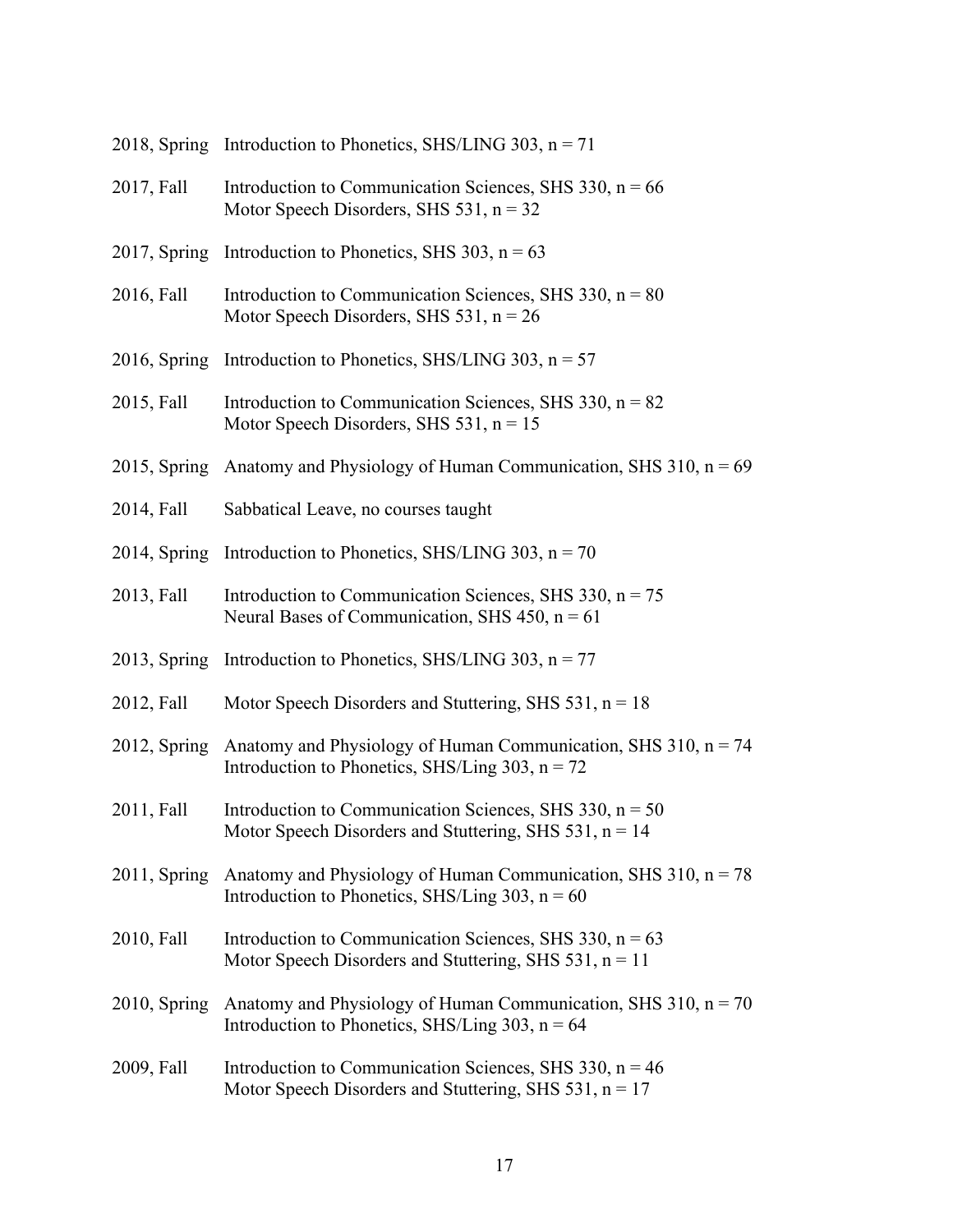|                 | 2009, Spring Anatomy and Physiology of Human Communication, SHS 310, $n = 60$<br>Introduction to Phonetics, SHS/Ling 303, $n = 49$ |
|-----------------|------------------------------------------------------------------------------------------------------------------------------------|
| 2008, Fall      | Introduction to Communication Sciences, SHS 330, $n = 54$<br>Motor Speech Disorders and Stuttering, SHS 531, $n = 16$              |
| 2008, Spring    | Anatomy and Physiology of Human Communication, SHS $310$ , $n = 64$<br>Introduction to Phonetics, SHS/Ling 303, $n = 46$           |
| 2007, Fall      | Introduction to Communication Sciences, SHS 330, $n = 50$<br>Motor Speech Disorders and Stuttering, SHS 531, $n = 24$              |
|                 | 2007, Spring Anatomy and Physiology of Human Communication, SHS 310, $n = 50$<br>English Phonetics, SHS/Ling 303, $n = 46$         |
| 2006, Fall      | Introduction to Communication Sciences, SHS 330, $n = 50$<br>Motor Speech Disorders and Stuttering, SHS 531, $n = 22$              |
| $2006$ , Spring | Anatomy and Physiology of Human Communication, SHS $310$ , $n = 49$<br>English Phonetics, SHS/Ling 303, $n = 37$                   |
| 2005, Fall      | Introduction to Communication Sciences, SHS 330, $n = 54$<br>Motor Speech Disorders and Stuttering, SHS 531, $n = 34$              |
| $2005$ , Spring | Anatomy and Physiology of Human Communication, SHS $310/510$ , $n = 55$<br>English Phonetics, SHS/Ling $303$ , n = 50              |
| 2004, Fall      | Introduction to Communication Sciences, SHS 330, $n = 67$<br>Motor Speech Disorders and Stuttering, SHS 531, $n = 17$              |
|                 | 2004, Spring Anatomy and Physiology of Human Communication, SHS $310/510$ , n = 66<br>English Phonetics, SHS/Ling 303, $n = 46$    |
| 2003, Fall      | Research leave – no courses taught                                                                                                 |
| 2003, Spring    | Anatomy and Physiology of Human Communication, SHS 310/510, $n = 76$                                                               |
| 2002, Fall      | Introduction to Communication Sciences, SHS 451 (330), $n = 29$<br>Motor Speech Disorders and Stuttering, SHS 531, $n = 24$        |
| 2002, Spring    | English Phonetics, SHS/Ling $303$ , n = 39<br>Neuromotor Speech/Augmentative and Alternative Communication, SHS $531$ , n = 10     |
| 2001, Fall      | Phonological Disorders in Children, SHS 428, $n = 28$                                                                              |
|                 |                                                                                                                                    |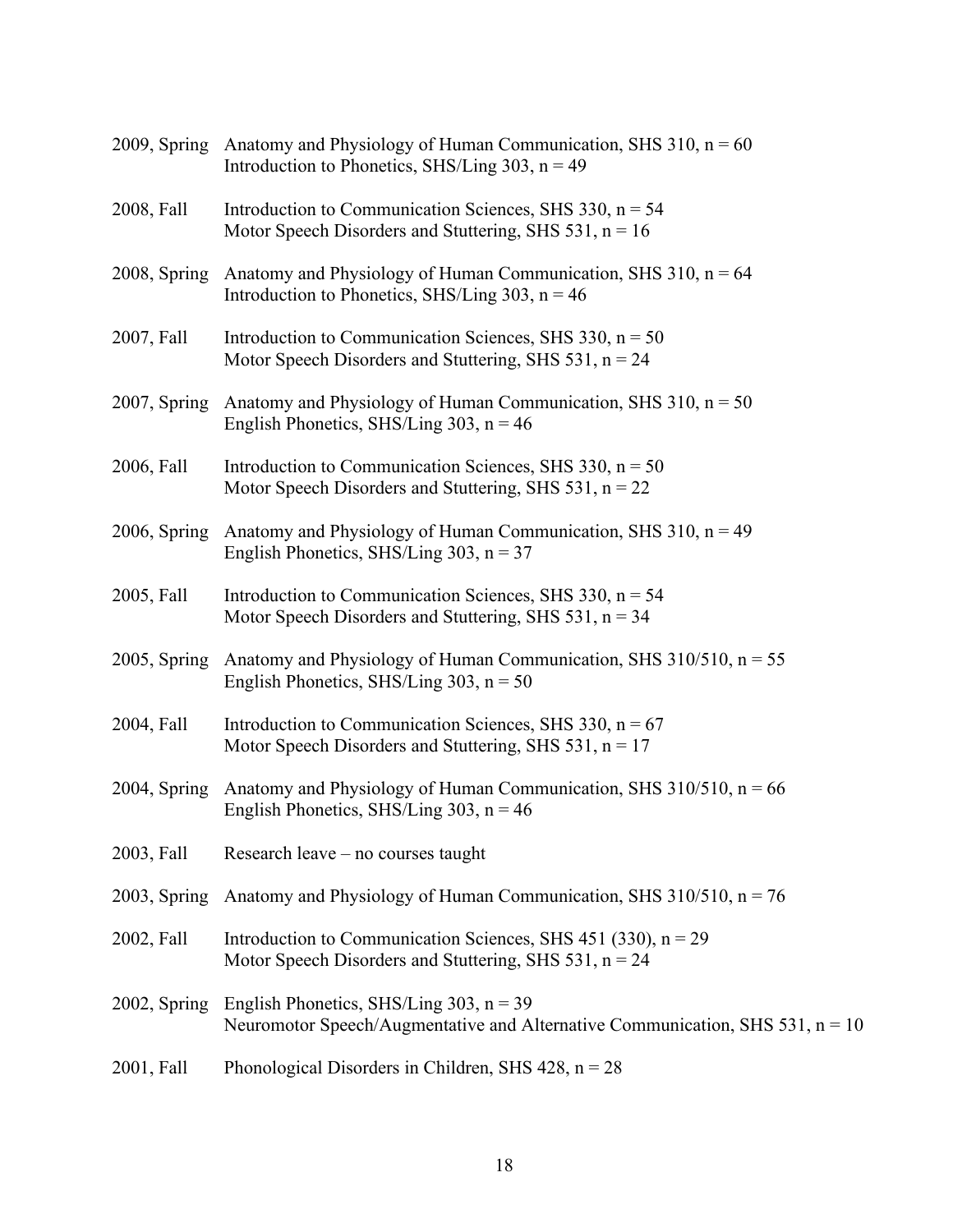**University of Canterbury, Christchurch, New Zealand** Motor Speech Disorders, CMDS  $363/673$ , n = 45

# **Northern Arizona University**

2005, Sum I Neuropathologies of Speech, CSD 551,  $n = 29$ 

# **Purdue University**

|            | 2001, Spring Acoustic Bases of Speech and Hearing, AUS 302, (includes supervision of five lab<br>sections), $n = 60$         |
|------------|------------------------------------------------------------------------------------------------------------------------------|
|            | Motor Speech Disorders, AUS 538, $n = 20$                                                                                    |
| 2000, Fall | Anatomy and Physiology of the Speech and Hearing Mechanism, AUS 304, (includes<br>supervision of six lab sections), $n = 60$ |
|            | Fundamentals of Speech Production and Perception, AUS 502 (includes supervision of<br>two lab sections), $n = 20$            |
| 1999, Fall | Anatomy and Physiology of the Speech and Hearing Mechanism, AUS 304, (includes<br>supervision of six lab sections), $n = 71$ |
|            | Fundamentals of Speech Production and Perception, AUS 502 (includes supervision of<br>two lab sections), $n = 21$            |
|            | 1999, Spring Acoustic Bases of Speech and Hearing, AUS 302, (includes supervision of six lab<br>sections), $n = 84$          |
|            | Experimental Phonetics, AUS 606, $n = 6$                                                                                     |
| 1998, Fall | Anatomy and Physiology of the Speech and Hearing Mechanism, AUS 304, (includes<br>supervision of six lab sections), $n = 81$ |
|            | Fundamentals of Speech Production and Perception, AUS $502$ , $n = 34$                                                       |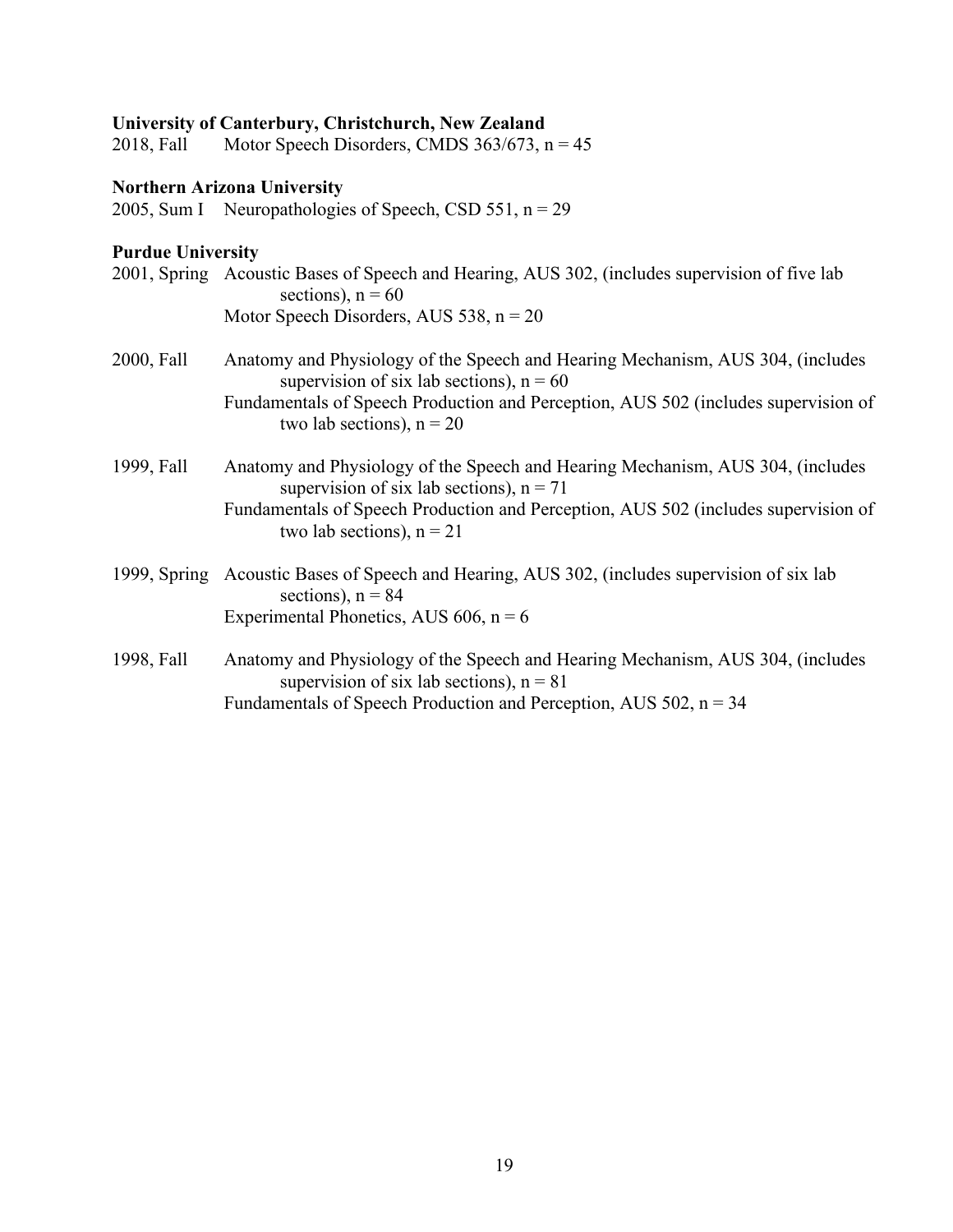## **Curriculum Development**

- Revised SHS 303 (Introduction to Phonetics), SHS 330 (Introduction to Communication Sciences), and SHS 531 (Motor Speech Disorders for remote presentation in Spring, 2020, Fall, 2020 and Spring, 2021.
- Revised SHS 531 (Motor Speech Disorders), first taught as separate course from Fluency Disorders in Fall, 2015

Developed SHS 450 (Neural Bases of Speech and Hearing), taught once in Fall, 2013

- Revised SHS 531 (Motor Speech and Fluency Disorders), replaced AAC with fluency disorders in Fall, 2002
- Developed SHS 531 (Neuromotor Speech/Augmentative and Alternative Communication) in Fall, 2001

Developed SHS 428 (Phonological Disorders in Children), taught once in Fall, 2001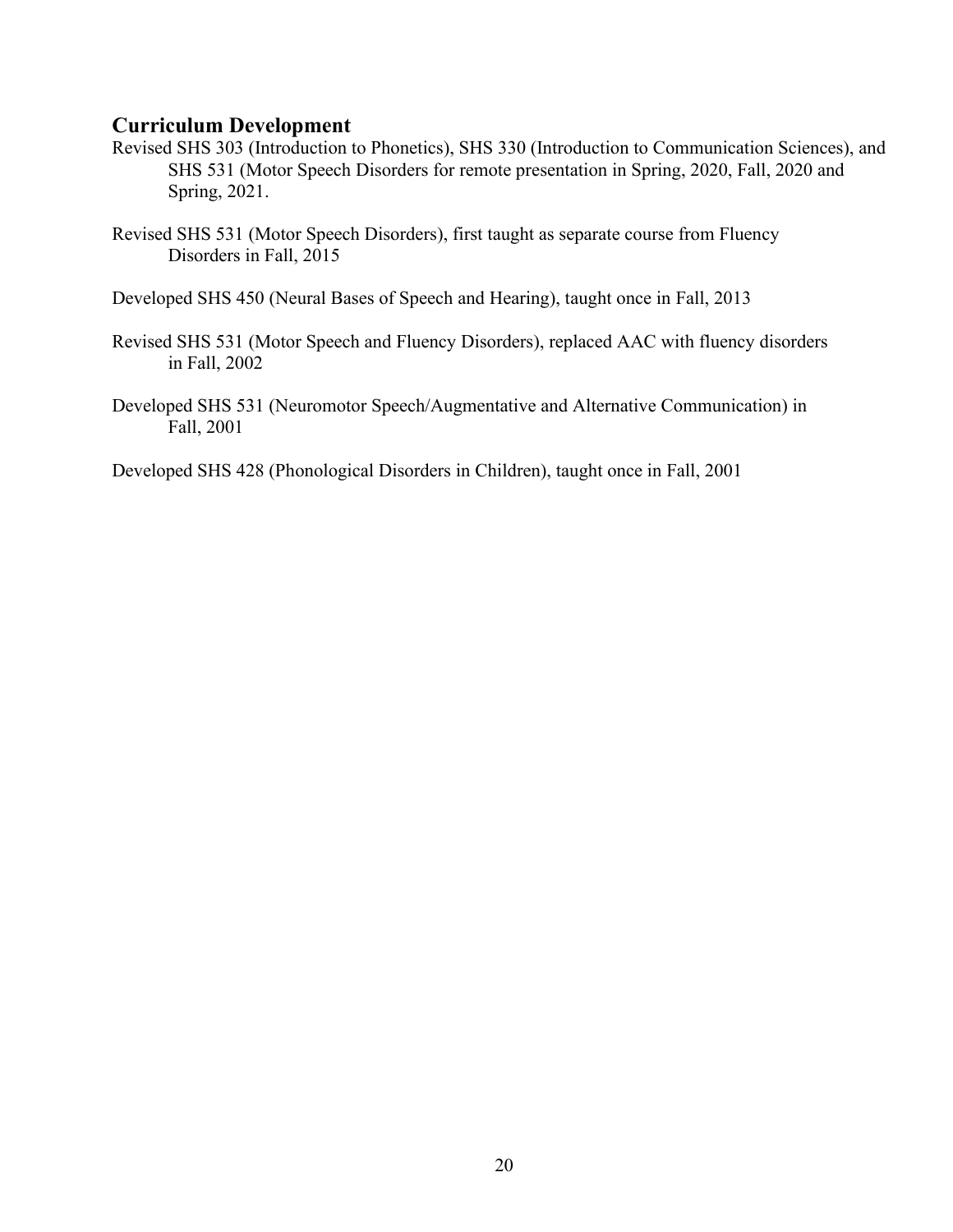# **Service**

## **Editorships**

Associate Editor for Speech, Journal of Speech, Language, and Hearing Research (2014 – 2016). Editorial Board Member for Journal of Speech, Language, and Hearing Research (2017 – 2019). Editorial Board Member, American Speech-Language-Hearing Association Special Interest

Division 5 Perspectives on Speech Science and Orofacial Disorders (2012 – 2014)

Editorial Board Member, American Speech-Language-Hearing Association Perspectives of the Special Interest Group 19 for Speech Science (2014 – 2019)

## **Reviewing for journals**

Journal of the Acoustical Society of America (2000 – 2012, 2022) Frontiers in Communication (2021) Journal of Psycholinguistic Research (2021) Journal of Oral Rehabilitation (2021) The Surgery Journal (2019) Journal of Phonetics (2018, 2011) Journal of Rehabilitation Research & Development (2016) American Journal of Speech-Language Pathology (2015) Journal of Speech, Language, and Hearing Research (1997 - 2019) Journal of Communication Disorders (2012 - 2014) Perspectives on Speech Science and Orofacial Disorders (2010 – 2013) Disability and Rehabilitation (2013) Neurodegenerative Disease Management (2012) Folia Phoniatrica (2011) Ear and Hearing (1999)

## **Reviewing for textbooks**

- Wolters-Kluwer Health (2014), Reviewer for textbook revision, *Neuroscience for the Study of Communicative Disorders* by Bhatnagar.
- Psychology Press (2010), Reviewer for Vowel Disorders book proposal
- Wolters-Kluwer Publishing/Lippincott Williams & Wilkins, (2008-2009), Reviewer for textbook manuscript, *Anatomy and Physiology of Human Communication* by Fuller et al.
- Wolters-Kluwer Publishing/Lippincott Williams & Wilkins, (2009), Reviewer for two chapters of *Treatment of Stuttering: Established and Emerging Interventions* by Guitar and **McCauley**
- Allyn & Bacon Publishing (2007) Reviewer for proposed textbook, *Anatomy of Human Communication and Its Disorders.*
- Wolters-Kluwer Publishing (2006) Reviewer for proposed revisions to *Stuttering: An Integrated Approach to Its Nature and Treatment, 3rd Edition*
- Thieme New York Publishing (2006) Reviewer for proposed textbook, *Anatomy and Physiology for Speech, Language, and Hearing*
- Allyn & Bacon Publishing (2006) Reviewer for proposed revisions to *Fundamentals of Sound with Applications to Speech and Hearing* and for a proposed book, *The Small Book of Hearing Science*
- Lippincott, Williams, & Wilkins Publishing (2005) Reviewer for proposed revisions to *Speech*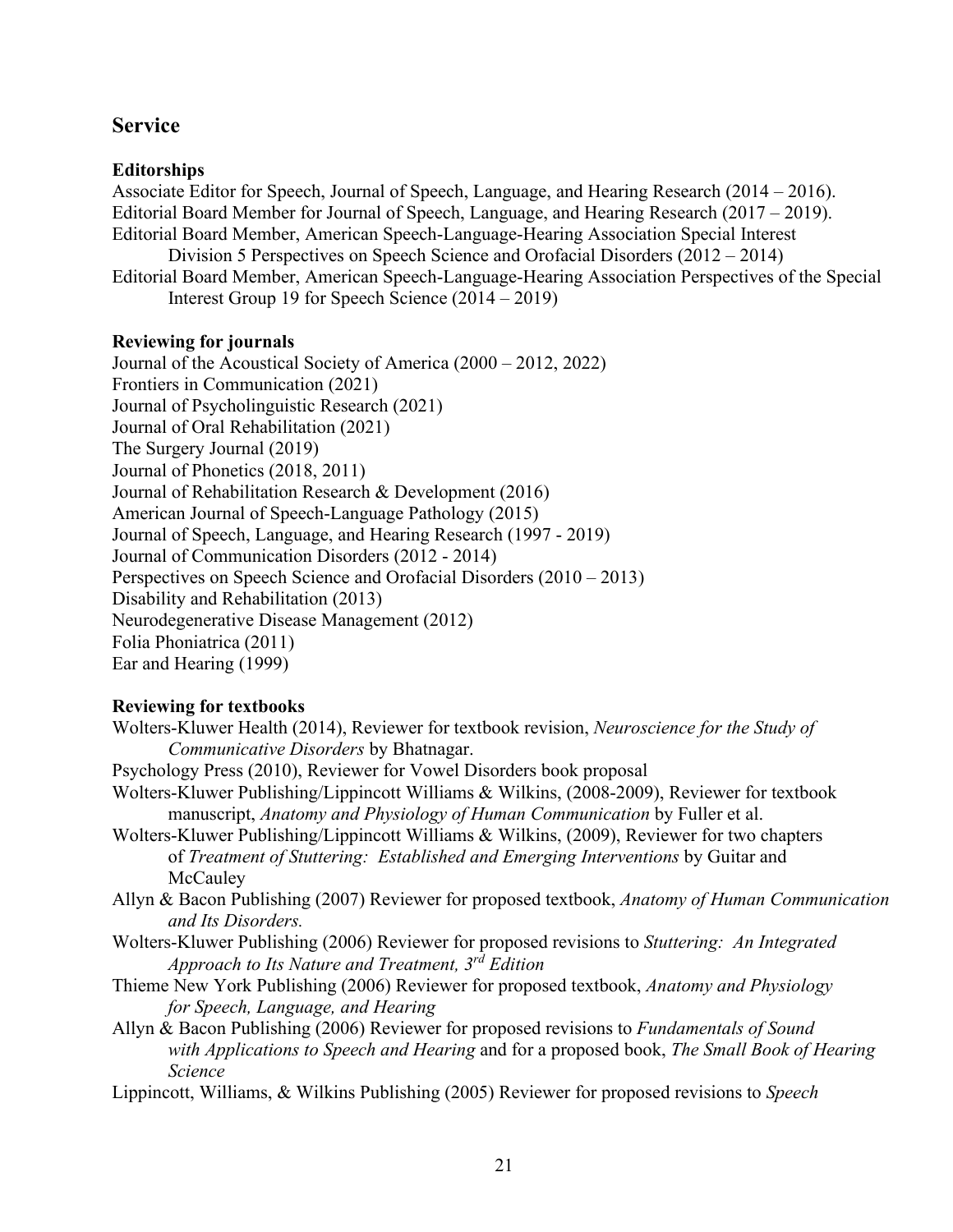#### *Science Primer, 5th Edition*

Springer-Verlag Publishing (2000) Reviewer for proposed speech and hearing anatomy text

## **Reviewing for national funding organizations**

American Speech-Language-Hearing Foundation Speech Science Research Grant (2016)

## **Administrative work with professional societies**

- Coordinator, American Speech-Language-Hearing Association Special Interest Group 19 for Speech Science (2020 – present)
- Associate Coordinator, American Speech-Language-Hearing Association Special Interest Group 19 for Speech Science (2019)
- Coordinating Committee Member, American Speech-Language-Hearing Association Special Interest Group 19 (2017-present)
- Speech and Language Science Committee American Speech-Language-Hearing Convention  $(2016 - 2017)$
- Stetson Scholarship Committee, Acoustical Society of America (2014- 2017)
- Mountain West Conference Recognition Committee (2015 2016)
- Speech Science Committee for American Speech-Language-Hearing Convention (2014)
- Motor Speech in Adults and Children Committee for American Speech-Language-Hearing Convention (2010)
- Reviewer for LabPhon 12, International Conference on Laboratory Phonology (2010)
- Special Award Judge for Intel International Science and Engineering Fair for Acoustical Society of America (2007)
- Speech Science Committee for American Speech-Language-Hearing Association Convention (2006)
- Committee on Education in Acoustics, Acoustical Society of America (2000 present)
- Tenure external reviewer for Oklahoma State University Department of Communication Disorders (2017)

Tenure external reviewer for Southern Illinois University-Carbondale Rehabilitation Institute (2013)

## **Administrative Work for University**

Exploratory Fellow, Student Experience Project (Fall, 2020 - present) Basic Needs Solutions Committee (2019 – present) NCAA Faculty Athletics Representative (2014 – 2020) Higher Learning Commission Accreditation Criterion 2 Committee Co-chair (2015 – 2019) Faculty Senate Admissions and Registration Committee (2014 – 2017) College of Arts and Sciences Sabbatical Review Committee (2015 – 2017) College of Arts and Sciences Junior Promotion and Tenure Committee (2015) Commencement and Freshman Convocation Marshal (2011- present) Past President of Faculty Senate (2013 – 2014) First Year Steering Committee (2013 – 2014) Exploratory Committee for College of Population Health (2014) Exploratory Committee for Institute/School of Public Policy (2013) Academic Technology Committee (2013) University Based Retirement Community Committee (2013) Civil Campus Council (2013)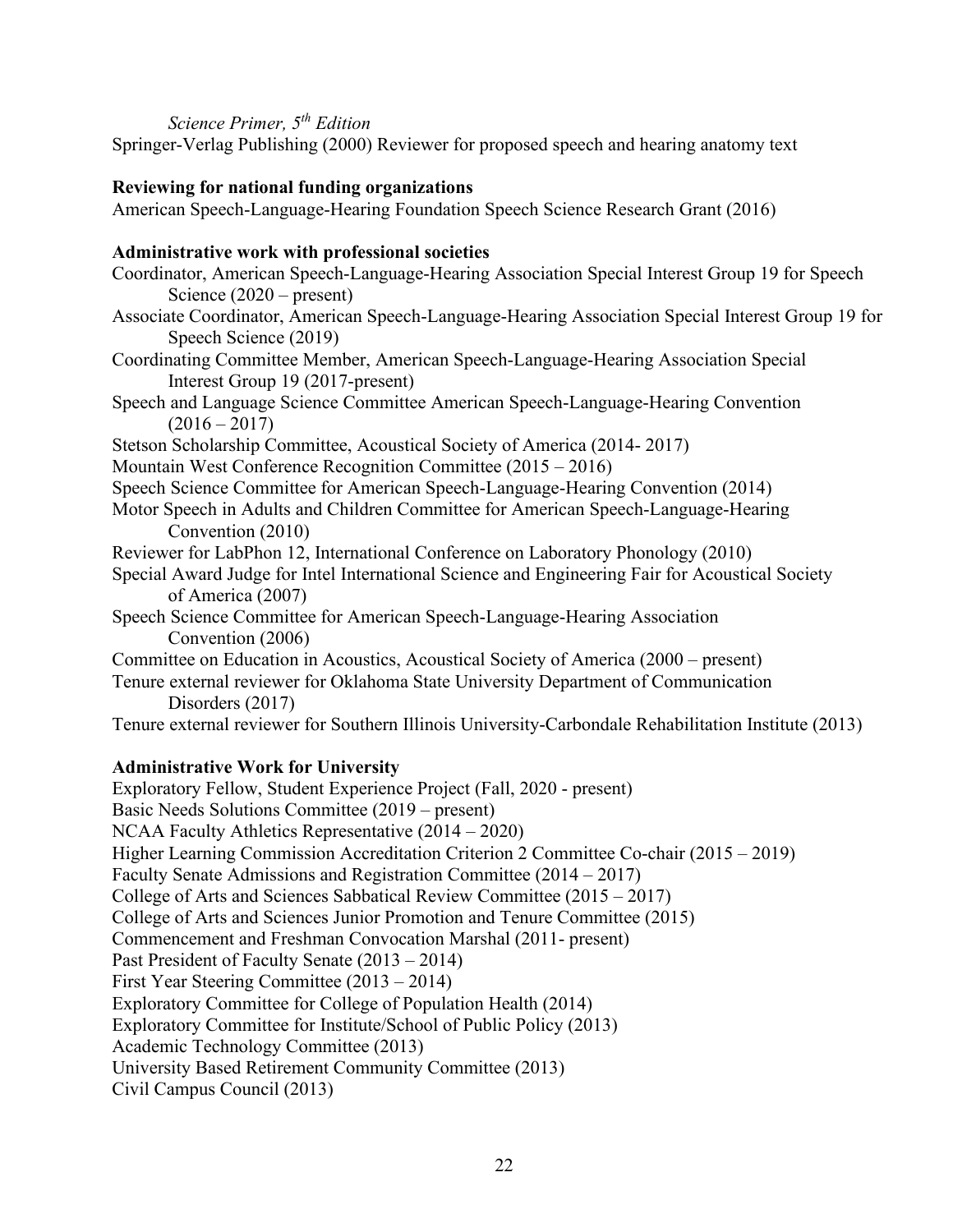Tuition and Fee Policy Committee (2013) CAPS Director Search Committee (2013) UNM 2020 Strategic Plan (2012 – 2013) Secretary of UNM Alpha Chapter of the Phi Beta Kappa Honor Society (2011 – 2014) President of the Faculty Senate (2012 - 2013) Strategic Budget Leadership Team (2012 – 2013) RCM/PBB Steering Committee and Institutional Support Subcommittee (2012 – 2013) Development and Alumni Strategy Committee (2013 - 2014) UNM Naming Committee (2012 – present) Instruction Assessment Working Group (2012) Lobo Reading Experience Selection Committee (2012 – 2013) LoboAchieve (Starfish) Steering Committee (2012 - 2013) Foundations of Excellence Steering Committee (2012 – 2013) Foundations of Excellence Faculty Dimension Co-Chair (2012 – 2013) Inauguration Symposia Committee Chair (2012) President-Elect of the Faculty Senate (2011- 2012) Co-Chair of Tuition and Fee Team (2011- 2012) University Council on Academic Priorities (2011 - 2012) Provost's Committee on Academic Success (2011 - 2013) Chair of Faculty Senate Academic Council (2010 – 2012) Selection Committee for Head Football Coach (2011) Search Committee for Director of University Advising (2011) Faculty Senate Operations Committee (2010 – present) Chair of Faculty Senate Undergraduate Committee (2009 – 2011) President of UNM Alpha Chapter of the Phi Beta Kappa Honor Society (2009 – 2011) Provost's Core Curriculum Task Force (2010 – 2011) Provost's Committee on Advising (2010 – 2011) Student Advising Council (2010 – 2011) Core Curriculum Task Force (2009 – 2010) Multi-term Scheduling and Enrollment Committee (2009-2010) Faculty Senate Undergraduate Committee (2008 – 2009) College of Arts and Sciences Undergraduate Committee (2003 – 2010) Phi Beta Kappa candidate review (2006-2008) PROFOUND Undergraduate Research Symposium Judge (2006) College of Arts and Sciences Scholarship Committee (2004)

#### **Administrative Work for Department**

Non-degree Student Advisor (2019 – present) Undergraduate Advisor (2003 – present) Chair of Curriculum Committee (2008 – present) Ph.D. Proposal Committee (2017 – present) Chair of Lecturer Search Committee (2019) Assistant Professor Search Committee (2018) Chair of Audiology Lecturer II Search Committee (2018) Chair of Comprehensive Examination Committee (2015 – 2020) Co-chair of Curriculum Revision Working Group (2016 – 2017)